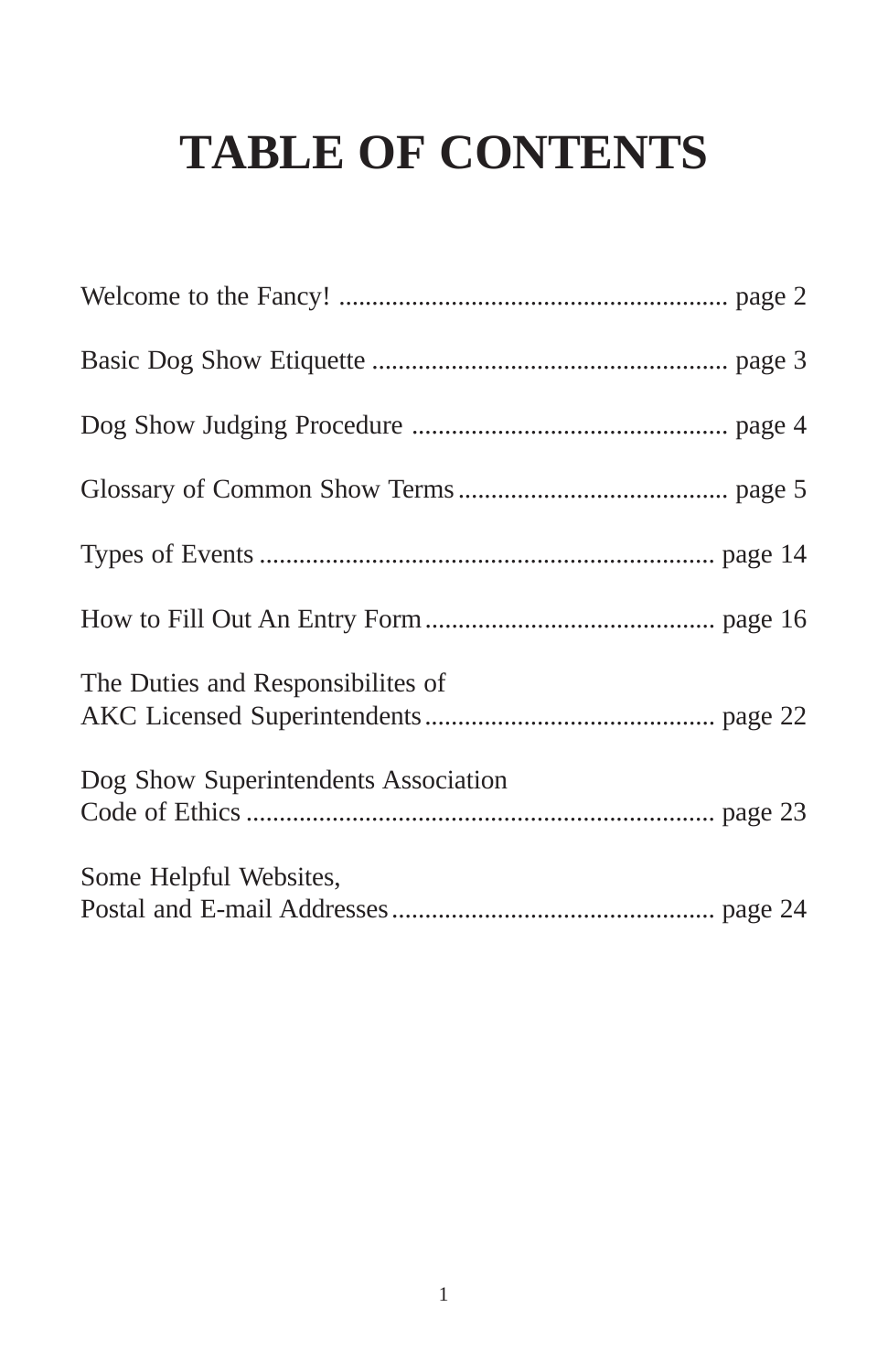# **WELCOME TO THE FANCY!**

We're pleased to have you join us at this show. Whether you are just doing some preliminary research in choosing the right breed for you and your family or you already have your canine companion and want to learn more, this is an excellent place for you to start.

This booklet was designed by the Dog Show Superintendents Association to give you some basic information. If you have become involved in the sport, or if you are thinking of becoming involved, Superintendents can be an important factor in your experience. Superintending organizations work together with clubs to produce and manage dog shows. Part of their job is to help insure that everything runs smoothly for the club and that everything is progressing for their show according to AKC Rules and Regulations. Another important part of their job is to help newcomers understand those same Rules and Regulations. Helping you understand shows and helping you gain in your knowledge of AKC Rules and Regulations, will add to your success and enjoyment of the game. (For more detail on what Superintendents do see page 12.)

This booklet contains information on the most frequent items with which you will come into contact during your day at the show. Of course, if there's anything you would like to have additional information on, or if there's something that's not quite clear, please feel free to come to the Superintendent's desk and ask. If you don't have any questions during the event, but think of something after you have left, we've included some website addresses for specific sites as well as some helpful e-mail addresses you may use to obtain additional information.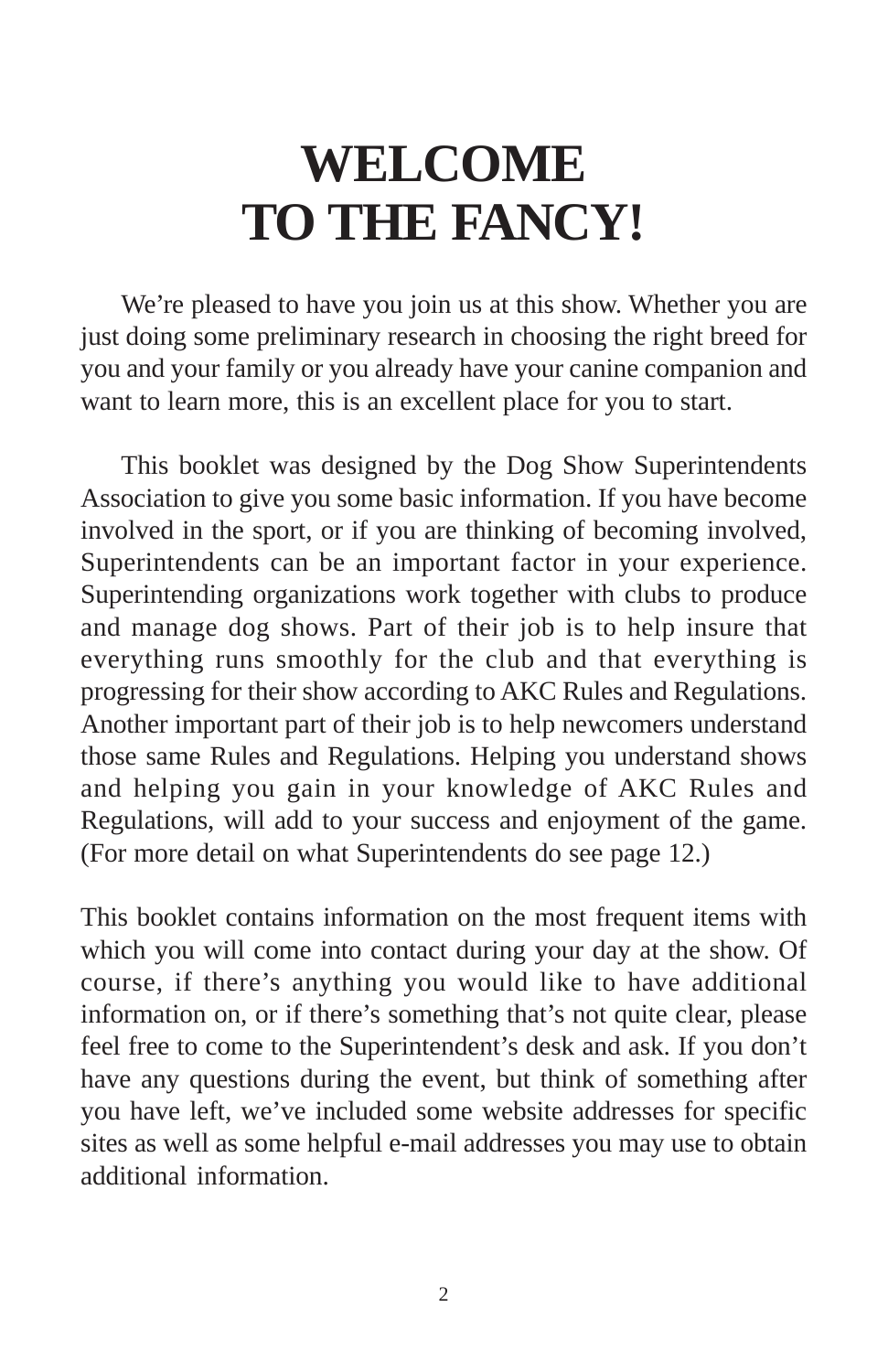## **BASIC DOG SHOW ETIQUETTE**

Here are some brief pointers in basic dog show etiquette for you and your family when you attend your first shows. These particular items were developed by and are displayed at the Thanksgiving Classic shows in Springfield, MA. We appreciate their cooperation in allowing us to reproduce them here. They have been slightly expanded by DSSA. They will be very helpful in making your dog show experience a good one. You will notice they are just good common sense rules.

**Ask before Touching or Feeding a Dog!** Often people have spent hours grooming their dogs. Other dogs early in their exposure to shows may be nervous at shows or may not yet be used to crowds or children. And, some dogs grab for what they may interpret as treats or they might have finicky stomachs. Once a dog has been shown exhibitors/ owners are usually happy to have the dog receive some additional petting, especially if they are adding to the dog's socialization. Be sure you ask the owner the correct way they like their dog to be approached and, in the case of a coated dog, where they would rather have you pet the dog and what area on the dog they'd prefer you to avoid.

**Never let your child hug a strange dog and don't stick your fingers into a strange dog's crate!** Just like most people object to being grabbed and hugged by strangers, or prefer not to have strangers invade your home space, so do many dogs! Please act accordingly.

**Watch where you step!** We're sure you don't want to step on any feet, noses or tails of our doggie friends. And, on another note, unfortunately not all dog handlers are considerate enough to clean up after their dogs. Likewise, particularly at outdoor shows, it's always a good idea to keep your shoes on your feet.

**Keep all family members on the outside of ring barriers!** Each dog and handler has only moments in the ring for the judge to evaluate him and any distractions (food or objects thrown into the ring, body parts hanging over or under the ring barriers, and/or loud disturbances) can throw their performance off. And please remember, an empty ring is not a playpen. Don't attempt to step or jump over ring barriers or attempt to leap over or jump up and down on rolled matting. Remember, the ring may only be idle for a brief break or it may have been reset and cleaned for upcoming judging.

**Always ask first if it is a good time to talk!** You might be catching someone as they are nervously waiting to go into the ring, or intent on grooming for an upcoming ring time. Or, they may be just closely watching dogs they are interested in seeing. If an owner/exhibitor is engrossed in something, they will be happy to let you know when and where is a better time to talk.

**Cell phones and pagers and the like should not be on while you are at ringside.** If you absolutely, positively cannot be without your device at ANY time 24/7, you should have it on mute or vibrate while you are at ringside. Ringing, beeping, musical tones and any other of the myriad rings, chimes, songs, etc., such a device may make are distracting to the dogs, the exhibitors and the people standing or sitting next to you, plus they don't want to be involved in your conversation. Please be courteous; use your manners.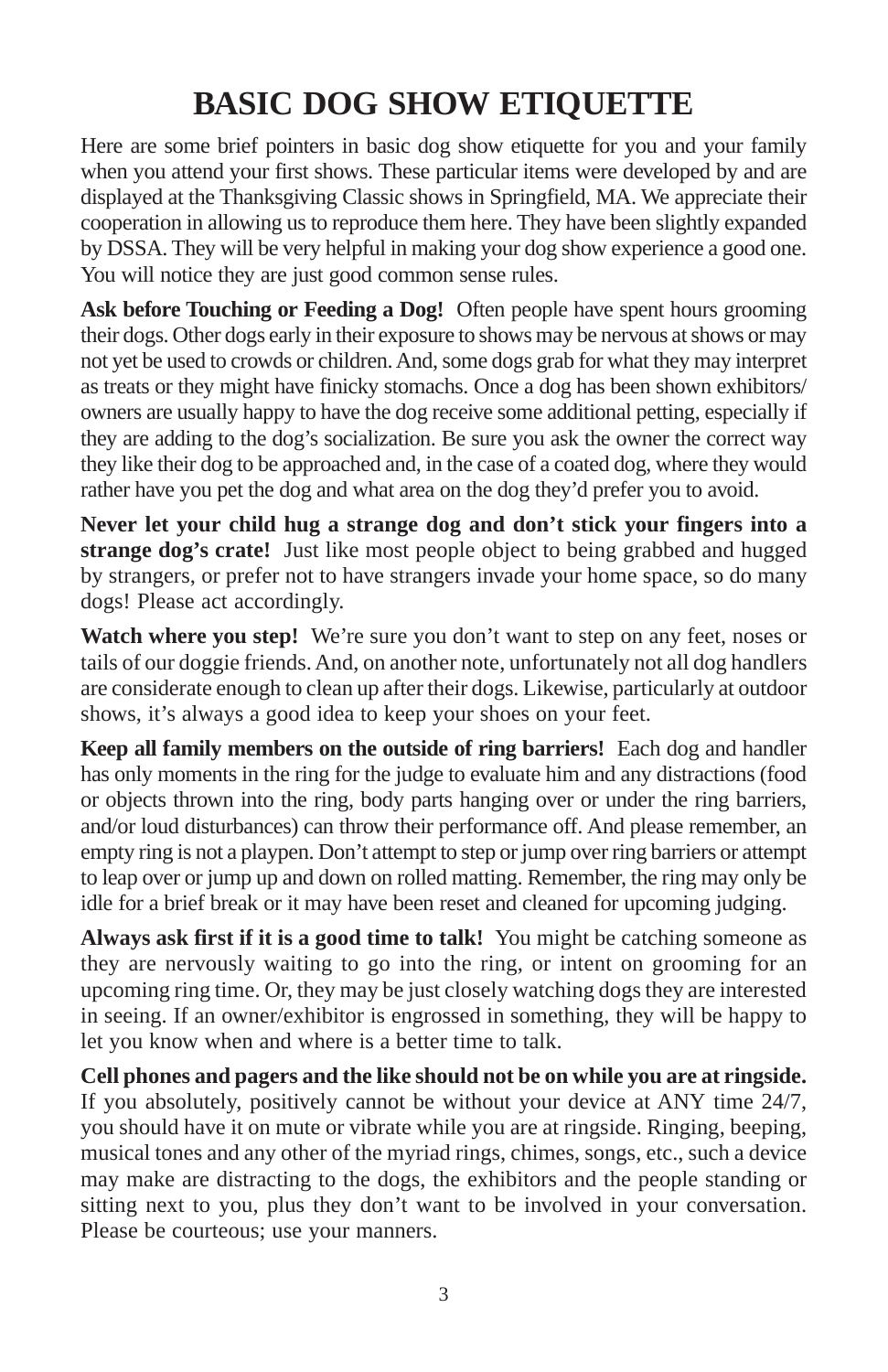#### DOG CLASSES Puppy (6-9 9-12) 1st Junior 12-18 mos 1st Novice 1st Bred By Exhibitor 1st American-Bred 1st Open 1st BITCH CLASSES Puppy (6-9, 9-12) 1st Junior 12-18 mos 1st Novice 1st Bred By Exhibitor 1st American-Bred 1st Open 1st *First place in Dog and Bitch Classes are eligible to complete for the Winners Dog and Winners Bitch.* WINNERS WINNERS WINNERS **BITCH** RESERVE RESERVE WINNERS | | | | WINNERS DOG BITCH

**DOG SHOW JUDGING PROCEDURE**

*Winners Dog and Winners Bitch are each awarded points, determined by the number of dogs competing according to the AKC schedule. Reserve Winners for each class is then selected.*



*Best of Breed or Variety Competition consists of both male and female champions, plus Winners Dog and Winners Bitch. Best of Breed or Variety award qualifies this dog to represent its Breed in its own group. Best of Winners is selected from the Winners Dog and Winners Bitch. Best of Opposite Sex is then selected from the remaining dogs of the Opposite Sex to the Best of Breed or Variety.*

| SPORTING<br><b>HOUND</b>                                                                               | <b>WORKING</b> | <b>TERRIER</b> | <b>TOY</b>            | INON-SPORTING HERDING |           |
|--------------------------------------------------------------------------------------------------------|----------------|----------------|-----------------------|-----------------------|-----------|
| <b>GROUP</b><br>GROUP                                                                                  | GROUP          | GROUP          | GROUP                 | GROUP                 | GROUP     |
| 28 Breeds   25 Breeds                                                                                  | 24 Breeds      | 28 Breeds      | 23 Breeds   18 Breeds |                       | 19 Breeds |
| or Varieties   or Varieties   or Varieties   or Varieties   Or Varieties   or Varieties   or Varieties |                |                |                       |                       |           |

| BEST |  |
|------|--|
| IN   |  |
| SHOW |  |

*First Place Winner in each of the Seven Groups represents its Group for Best In Show.*

This Dog Stands Alone At The End Of The Show Remaining Undefeated.

*Although the progression of a dog show may appear complicated, it's really a simple elimination contest. Each dog competes in its class. The winners of each class compete for Winners Dog and Winners Bitch. The Winners Dog and Bitch compete against the entered champions for Best of Breed, Best of Winners and Best of Opposite Sex. Each Best of Breed winner competes in its respective Variety Group. Then the seven Group Winners compete for Best in Show. At the end of the day one dog remains undefeated.*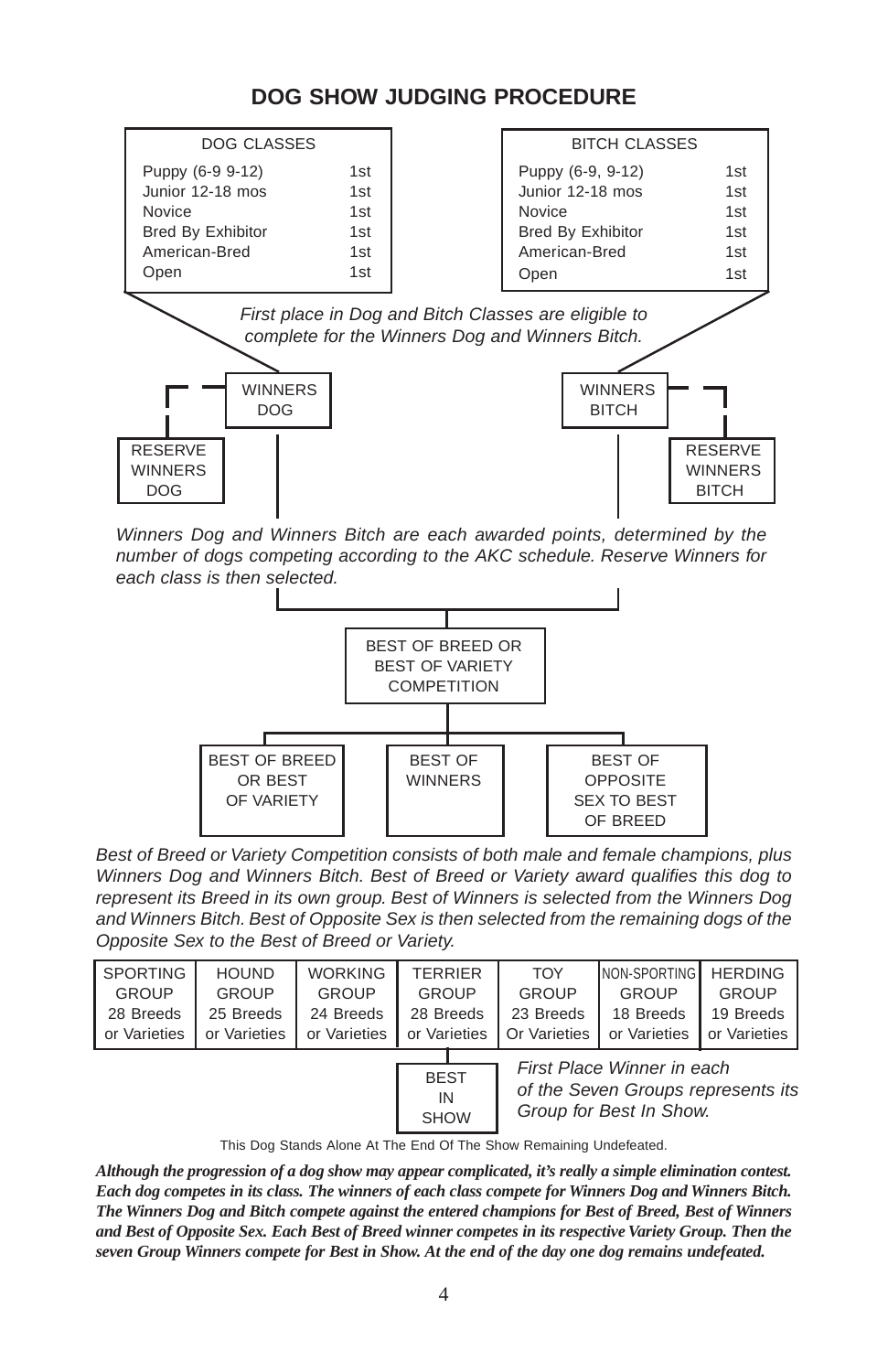# **GLOSSARY OF COMMON SHOW TERMS**

**ACKNOWLEDGEMENT OF ENTRY OR ID:** Once entries close, and approximately 7-10 days prior to the show, you will be sent an acknowledgement of your entry along with a judging program. If you believe you have entered a show and you have not received any word by a few days prior to the show, you should call the office to which you sent your entries and verify that you are entered.

**AGENT/HANDLER:** Sometimes an owner believes he or she is not able to show their dog competently or as often as they would like, so they engage the services of an agent or handler. This person acts on behalf of the owner. The professional handler usually guides a dog's show career. They may perform such duties as conditioning and training the dog for the ring, boarding the dog, transporting the dog to shows, and they may choose what shows in which the dog is exhibited. In short, the dog is under the care, custody and control of the handler and he or she is responsible for the dog while it is in their possession. There are some who use "agent" and "handler" interchangeably. There are some who make a distinction between the two. Some feel anyone can be an "agent" for an owner. Some believe Professional Handlers are those persons who make their living showing dogs. The AKC has a program to register Handlers and there are two other organizations made up of Professional Handlers – The Professional Handlers Association and the Dog Handlers Guild. All of these have requirements the handler must meet in order to become registered or a member of the professional organization.

**AKC:** The American Kennel Club is comprised of member clubs. Organized clubs have to meet certain criteria in order to become a member club. AKC is the governing body and the registry for the sport of dogs. They were established in 1884 to promote the study, breeding, exhibiting and advancement of purebred dogs. They maintain the Stud Book records, license and sanction dog events and maintain the official records of awards and points for dog shows, field trials, obedience trials, lure coursing, hunting tests, herding trials, agility, tracking and coonhound events, etc.

**AKC CHAMPION:** In order to become an AKC Champion of Record a dog must obtain 15 points. Within the 15 points there must be two "major" wins under two different judges. A "major" is a three, four or five-point win. The point schedule varies in different areas of the country, which are called divisions. Every show catalog contains the point schedule for the division in which the show occurs. It also contains instructions to help you compute points. If you are unsure of how to do this, check with the Superintendent, the Show Secretary or the AKC Representative. The AKC keeps track of each show dog's record using the results from each show. Because these are official results, it is very important that you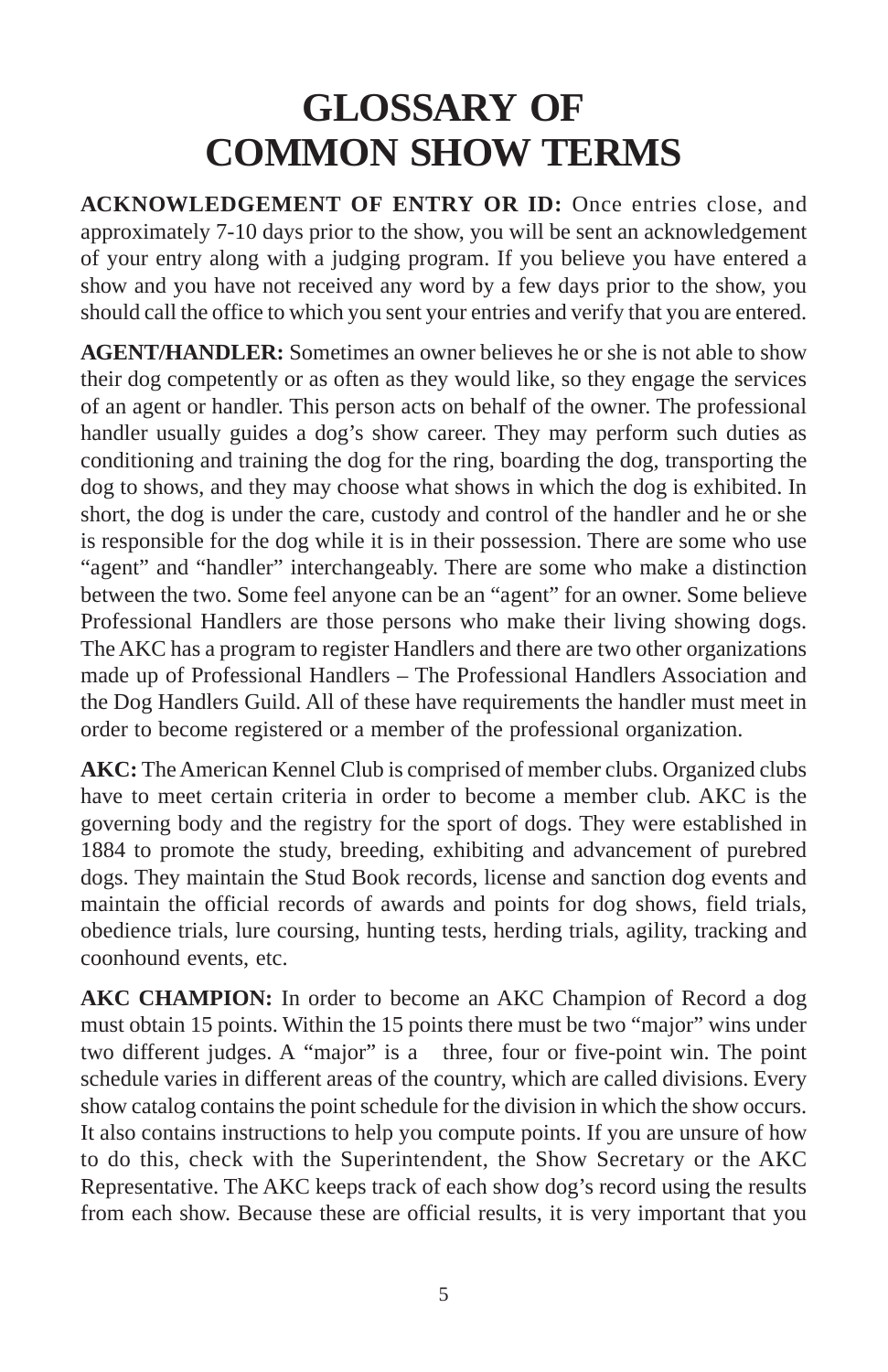check the results board or table at the show to determine whether your win or placement is marked correctly on the copy of the judge's sheet on display. If it is not marked correctly you should take the copy of the sheet to the Superintendent or Show Secretary and bring it to their attention. It will be much easier to have a correction made at the show when the judge, the ring steward and the dogs are available.

**AKC DOG SHOW:** This is an event Licensed or Sanctioned by the American Kennel Club. A kennel club must have their event approved by AKC in order to be able to award AKC points toward a dog's championship. (See also section on types of events.)

**AKC REGISTRATION NUMBER:** When your dog is individually registered with AKC you have a permanent registration attached to your dog's record. Your dog must be registered with AKC in order to compete in AKC events. Your registration means your dog's history (its parents and the rest of its ancestors) is recorded as purebred and may be traced.

**AKC REPRESENTATIVE:** This person is an employee of the AKC. Their job is primarily to observe and report. If they are in attendance at a show where you are in attendance and you have a question on the AKC rules, or a question on judging procedure, registering your dog, etc., this is a good person to ask. AKC reps have the important responsibility of observing judges.

**BITCH:** A female canine.

**BREAKDOWN:** In the judging program you will see numbers in parentheses after the breed names. These numbers are translated as follows: If you see, for example, Boxers (10-14-4-3) this means there are 10 dogs, 14 bitches, 4 dog specials (champions) and 3 bitch specials (champions). Exhibitors use this information to help them determine whether there will be points within their entry. Since judging programs are written immediately after the entries close, before any proofing or corrections are done, the numbers in the schedule could have some discrepancies between the time the program is written and the catalog is produced. If you are looking for an elusive point or a major and the totals are borderline you may call the superintendent's office a few days before the show to verify the total number of dogs or bitches. You are not permitted to find out, however, how many dogs or bitches are in your specific class.

**BREEDER:** This is the person(s) that owned the dam of your dog.

**BREED STANDARD:** Each breed has a standard against which it is judged. The standards are set by the Parent Club for that breed. The Breed Standard is a word picture of the ideal dog of that breed. You may obtain a copy of the Standard directly from the American Kennel Club. If you are interested in several breeds you should see the AKC's publication, "*The Complete Dog Book,*" which is available at most major book stores or public libraries.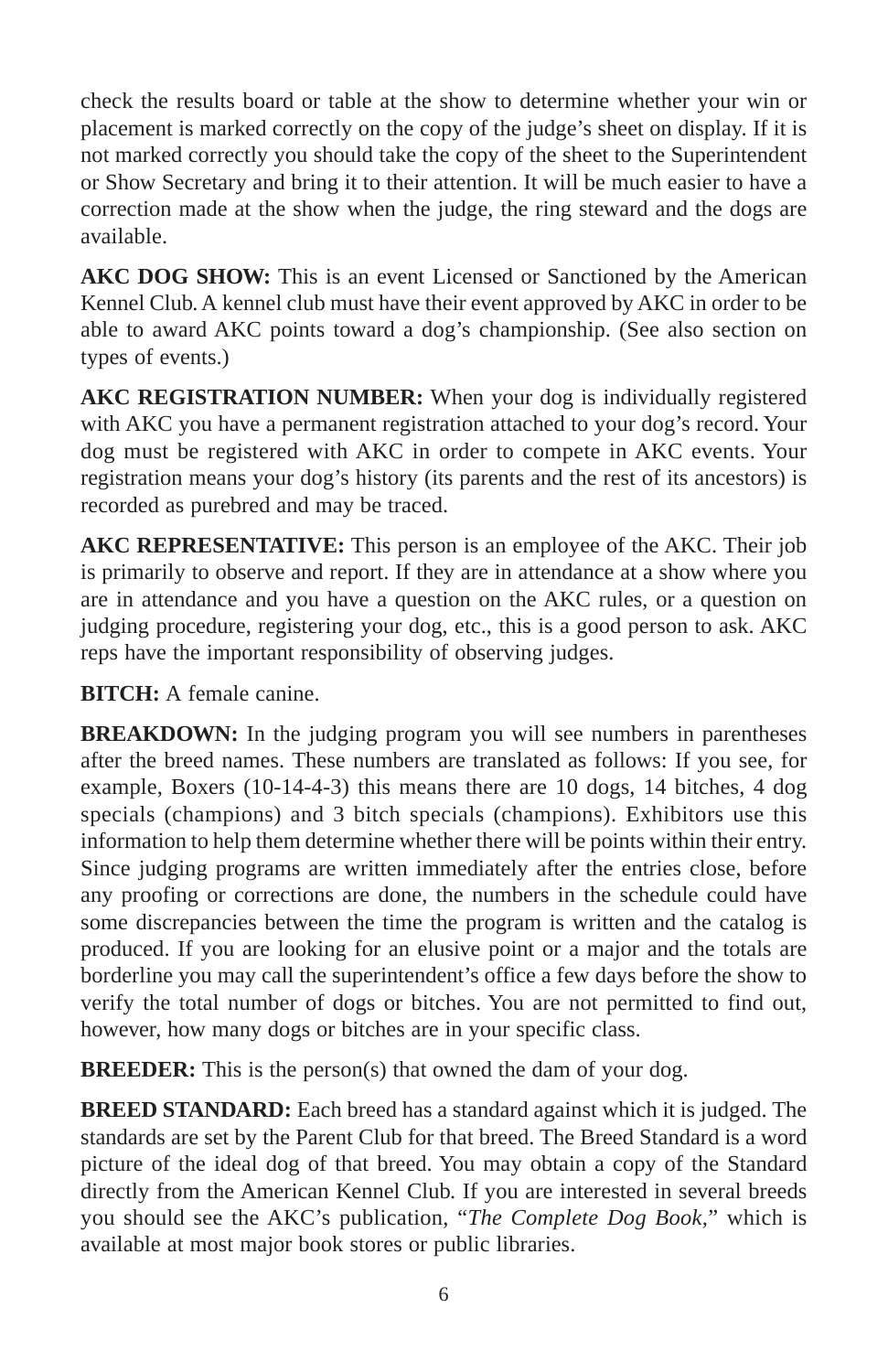**CANCELLATIONS and WITHDRAWALS of entries:** Cancellations of entry may only take place PRIOR to the closing of entries. If you have made an entry and find you are unable to attend the show you may CANCEL your entry at any time prior to the show's closing date and time and receive a refund. Cancellations must be in writing. (Note: Some organizations may have a cancellation fee that will be deducted from your entry fee. Also, if you made your entry online your refund will not include any processing fee you may have been charged.) Withdrawals of entry take place AFTER entries close. If, after entries close, there is a Change of Judge, or a certain other condition previously announced in the club's premium list for the show changes (for example, a breed that was to be judged outdoors must now be judged indoors), and you wish not to show under the replacement judge or the new condition, you may withdraw your entry for a refund. Withdrawals must be in writing and must meet the time requirement under AKC Rules

**CATALOG:** Each club must produce a show catalog. This book contains information about the showgiving club, a copy of the judging schedule and championship point schedule for that area and specific information about each dog entered and an index of the owners' addresses in the back of the catalog. Some catalogs feature the owners' addresses with the entry information. The catalog may also contain advertising from local breeders or a list of the club's members who are breeders. While the superintendent prints the catalogs, they are turned over to the club and are sold only by the club. They are usually available at the club tables; sometimes the club also sells them at the admittance gates.

**CHANGE OF JUDGE:** There are times when the judge listed in the premium list cannot judge the breed(s) approved for them that day. For example, a judge may draw more dogs than AKC permits an individual to judge in one day. If this occurs, the judging schedule will note that due to the large entry a breed or several breeds had to be given to another judge and will specify that judge. If this happens, and you don't want to exhibit under the new judge, you may withdraw your entry, providing the withdrawal is done *prior to one half-hour before ANY conformation judging is begun.* Or, a judge may become ill or injured prior to the show or at any time before or during the show. If the change is noted in the judging schedule you may withdraw as previously noted. If, however, the change is posted at the show, you may withdraw up to the time the breed was *originally scheduled to be judged.* All withdrawals must be done in writing. If you withdraw your entry due to a change of judge you will receive a refund after the show and after all records have been returned to the Superintendent's office. Important Note: If a Change of Judge is posted at a show it may be necessary to move affected breeds to different rings and different times. Any withdrawal would have to be made by the time originally noted in the judging schedule, NOT any new posted time.

**CLASSES:** Another two-fold word. You enter your dog in one of the classes in order to be judged. For example, if you have a puppy, you may want to enter it in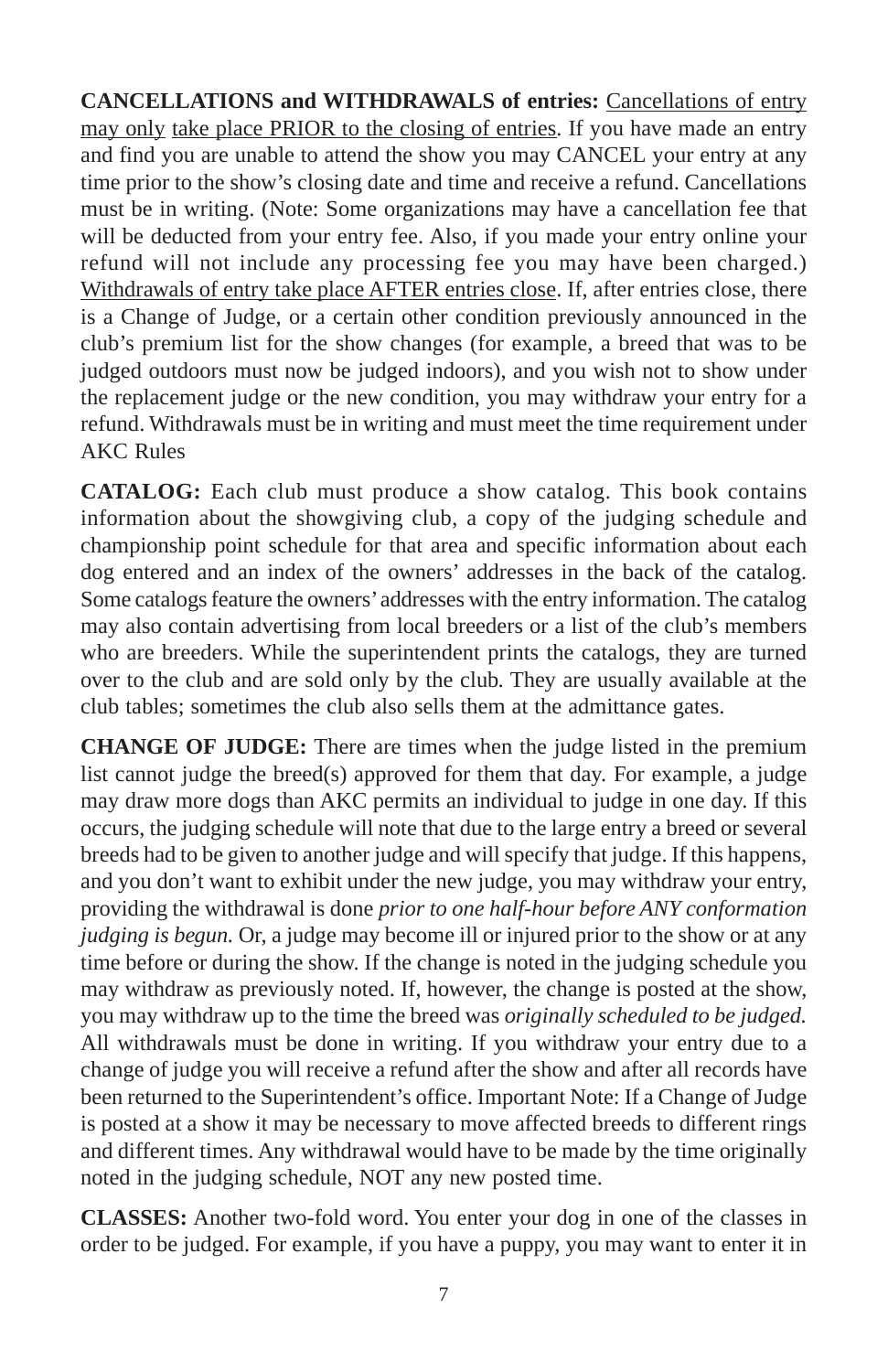the Puppy Class. Puppy Classes are sometimes divided by age (6 months and under 9 months; 9 months and under 12 months). Once a dog has reached 12 months of age it is no longer considered a puppy. Classes may refer to the regular or non-regular offerings at the show. The "regular" classes that may be offered at a show are: Puppy, 12-18, Novice, Bred-by-Exhibitor, American-Bred, Open. Clubs may also offer additional approved "non-regular" classes. Non-Regular Classes may be single-dog (such as Field Trial where only one dog is judged) or multipledog (such as Brace, Stud Dog or Brood Bitch where multiple dogs are judged together as a unit).

Sometimes the word refers those judged prior to Best of Breed. When you hear someone say they went Best of Breed from the classes they mean their dog is not a Champion, it won its class, won Winners in its sex division, competed for Best of Breed and beat the entered Champions in their breed.

**CLASS BITCH:** A bitch entered in Puppy, 12-18 Months, Novice, Bred by Exhibitor, American-Bred, Open.

**CLASS DOG:** A dog entered in Puppy, 12-18 Months, Novice, Bred by Exhibitor, American-Bred, Open.

**CLOSING OR CLOSING DATE:** Shows have a date by which your entry must be in the hands of the superintendent or show secretary. Shows usually close the third Wednesday prior to the show; the time is normally 12:00 Noon that day. The day of the week on which the show occurs has a bearing on the closing day/date, so you should be sure to check the premium list. Some shows, like specialties, may close earlier. There are also shows that do not accept entries prior to an opening hour/day.

**CLUB:** The membership is comprised of like-minded people whose primary interest is in dogs and their welfare, promoting pure-bred dogs, and the competition in the ring. When you see the words "kennel club" or "dog club" or "dog fanciers association" in a club name it usually denotes an interest in conformation. When you see the words "training club" or "obedience trial club" or "agility" in a club's name it usually denotes members with an interest in Obedience or Agility.

**CONFORMATION:** This is breed judging based upon the dog's overall appearance and structure in comparison to the Breed Standard for that particular breed. Conformation judges are looking at how closely each dog in the class compares with the breed standard's word picture of the ideal dog in this breed.

**DAM:** Your dog's mother.

**DOG:** A two-fold word. This word is generic when it refers, for example, to the number of animals entered at the show. In reference to the sex of an animal, a "dog" is a male.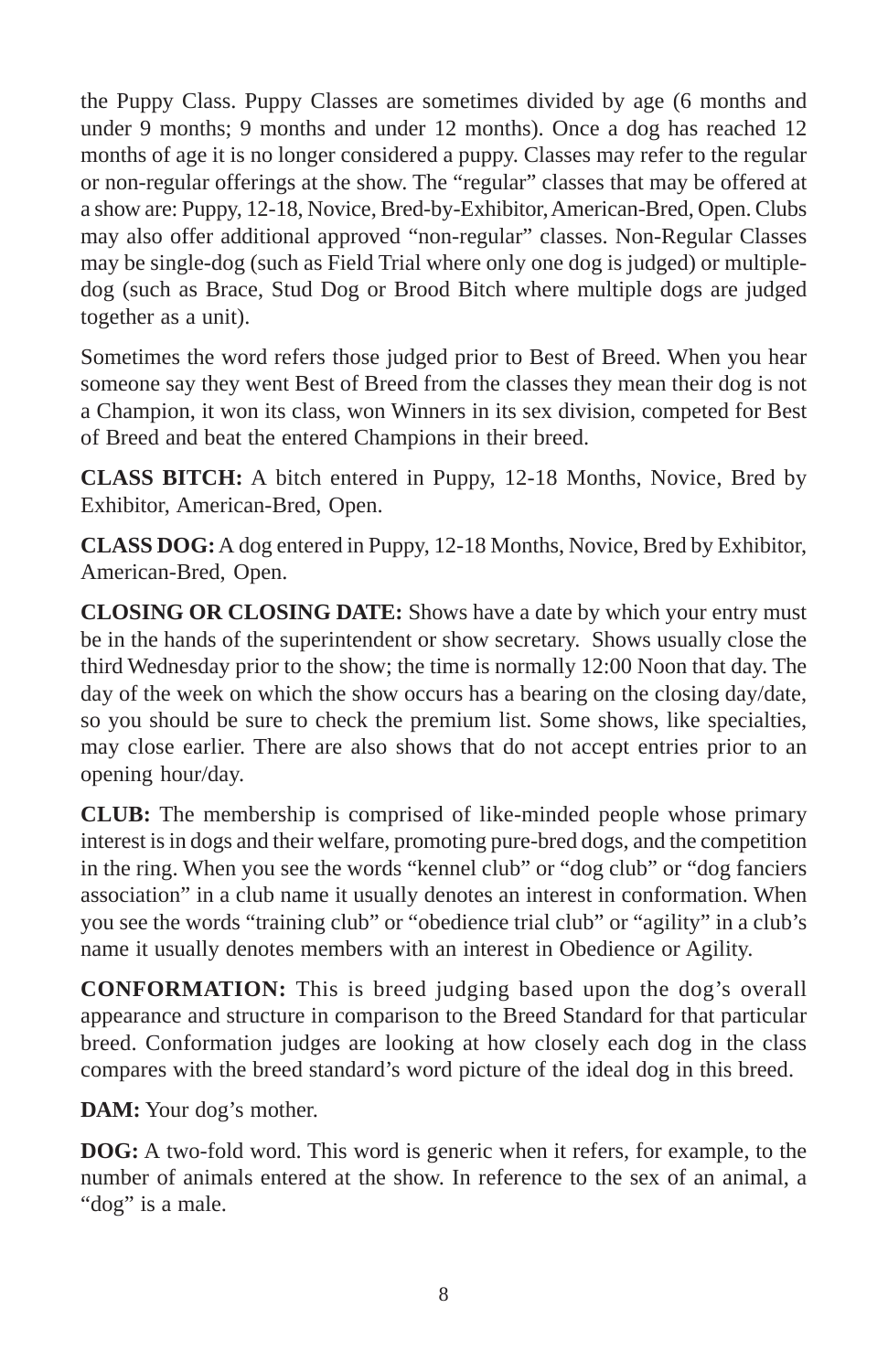**ENTRY FORM:** To enter an AKC event, you must forward an official AKC entry form appropriate for the type of event you wish to enter, along with the entry fee. You should be aware of the statement at the bottom of the front page of the form and the agreement on the reverse side of the entry form since you are certifying these statements when you sign the entry form. If you are photocopying the entry form or faxing the entry form you must reproduce BOTH sides of the form in order for it to be valid.

**EXHIBITOR:** An exhibitor is the person showing the dog in the ring. An exhibitor may be the dog's owner, a friend showing the dog for the owner, or a person hired by the owner to show the dog (an Agent or Handler).

**FANCY and FANCIER:** Fancy refers to the sport of purebred dogs. A Fancier is a person interested in and active in the sport of purebred dogs.

**FINISHED:** When you hear someone say their dog has just "finished" this usually means that with their win that day the dog has completed the requirements for its Championship.

**GROOMING AREA OR TENT:** At most shows you will find a specific area set aside for exhibitors to put their crate(s) and grooming table and tools. Dogs are to be groomed in this area only. Dogs are not to be groomed at ringside. You should always be sure to clean up your area when you are ready to leave.

**GROUP CLUB:** These clubs are comprised of members interested in the breeds belonging to one of the seven groups and their events are limited to the breeds in that group.

**JUDGING PROGRAM:** Once entries close a judging program must be written for the show. This is a schedule of what time and in what ring each breed will be shown. If you have entered a show you will receive an acknowledgement of that entry (the dog's ID for the show), which is your admittance to the show. In that same envelope you will receive a copy of the judging schedule. If you are entered and have not received your acknowledgement by a few days prior to the show, and you have not received notification that your entry was rejected, you should call the office of the organization to which you sent your entry and verify that you are entered. The totals listed on the schedule are preliminary figures before any proofreading is done. There is always a possibility of discrepancies in some totals.

If you are not entered at the show but would like to attend as a spectator, you may find the schedule posted on the Superintendent's website. Not all Superintendents may post this information, however, if not posted you may obtain the information directly from their office.

Some judging schedules will have an alphabetical list of the breeds entered. This is called an Index to Breeds. It's the shorthand or abbreviated version of the schedule. If you find your breed in the Index to Breeds you should then turn to the body of the schedule to that ring. Go to the time slot for your breed. You may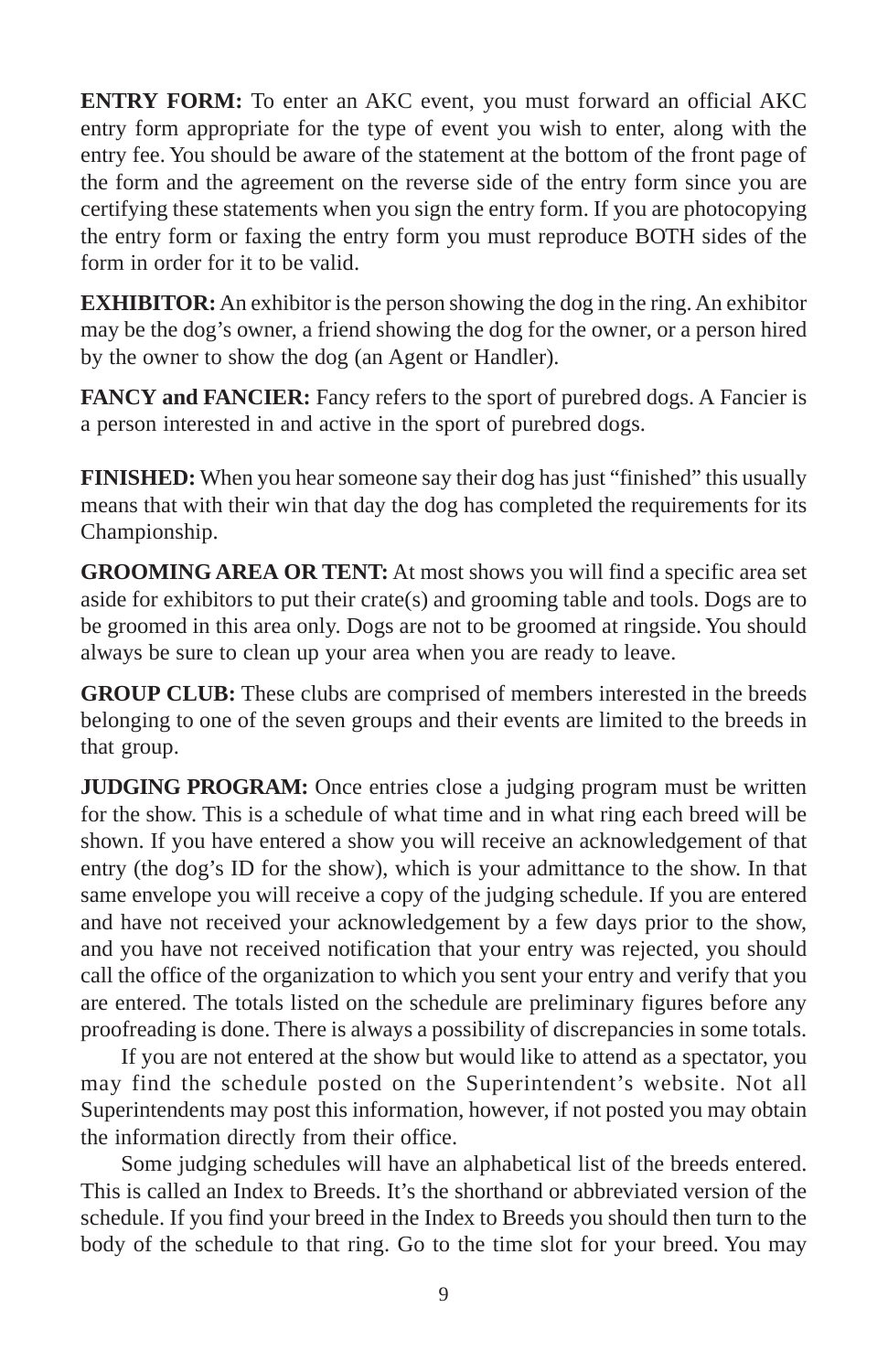notice there are several breeds under that time slot. This means that each of those breeds will be judged in that order within that time frame. This pamphlet is also available free of charge to all spectators.

**JUNIOR SHOWMANSHIP:** This is a way for youngsters to participate and compete against each other. In Junior Showmanship the handling abilities of the junior handler are judged, not the merits of the dog. In order to compete in Juniors the child must first obtain an AKC Junior Handler Number (Phone: 919-816- 3776, or write AKC Junior Showmanship, 5580 Centerview Dr., Raleigh NC 27606 or e-mail **tbh@akc.org**). An entry must contain the required Junior information in order to be acceptable.

Since this is a learning experience for Juniors, they should be involved not only in the care and training of their dog and proper show etiquette, but also in completing entries for their dog, completing the paperwork for any substitution, completing the paperwork for any Transfer of Junior Showmanship Class, etc. They are expected to have read the AKC Rules for Juniors and they should also have read the AKC Rules Applying to Dog Shows. They should also have read the Breed Standard for the breed they are showing. Some kennel clubs have a Junior program. If at all possible they should be helping at their local club's show. Juniors are the future of the sport and they should be properly prepared to be a positive, contributing member of the Fancy all through their participation in the sport. Classes for Juniors are not divided by gender, however, they are divided by age and experience.

**LIMITED SHOW:** Sometimes a show may be limited to a specific number of dogs or may be limited as to what dogs may compete. For example, a conformation show may be limited to 1200 dogs due to space restrictions. This will be stated in the premium list. In addition, the premium list would state whether this was a strict numerical limit (when the entry reaches the  $1200<sup>th</sup>$  dog the show is closed to further entries) or whether it will accept every entry received in the same mail as the  $1200<sup>th</sup>$  entry is received. Usually, the limit will be a strict numerical situation. Obedience may also be limited in their overall entry, or with a limit on each class. This, too, would be noted in the premium list. Conformation shows sometimes are limited to only dogs that have won a blue ribbon or dogs that have obtained their Championship.

**MISCELLANEOUS:** This class is for pure-bred dogs of such breeds as may be designated by the AKC Board of Directors. These are breeds that are in the approval process to be incorporated into the Stud Book and into one of the Variety Groups after meeting all the requirements.

**OBEDIENCE:** These are classes that demonstrate a dog's ability to take commands and perform certain exercises or patterns. The beginner classes are done with the dog on lead. The more advanced classes are done off lead. There are a number of titles Obedience dogs may obtain as they progress through the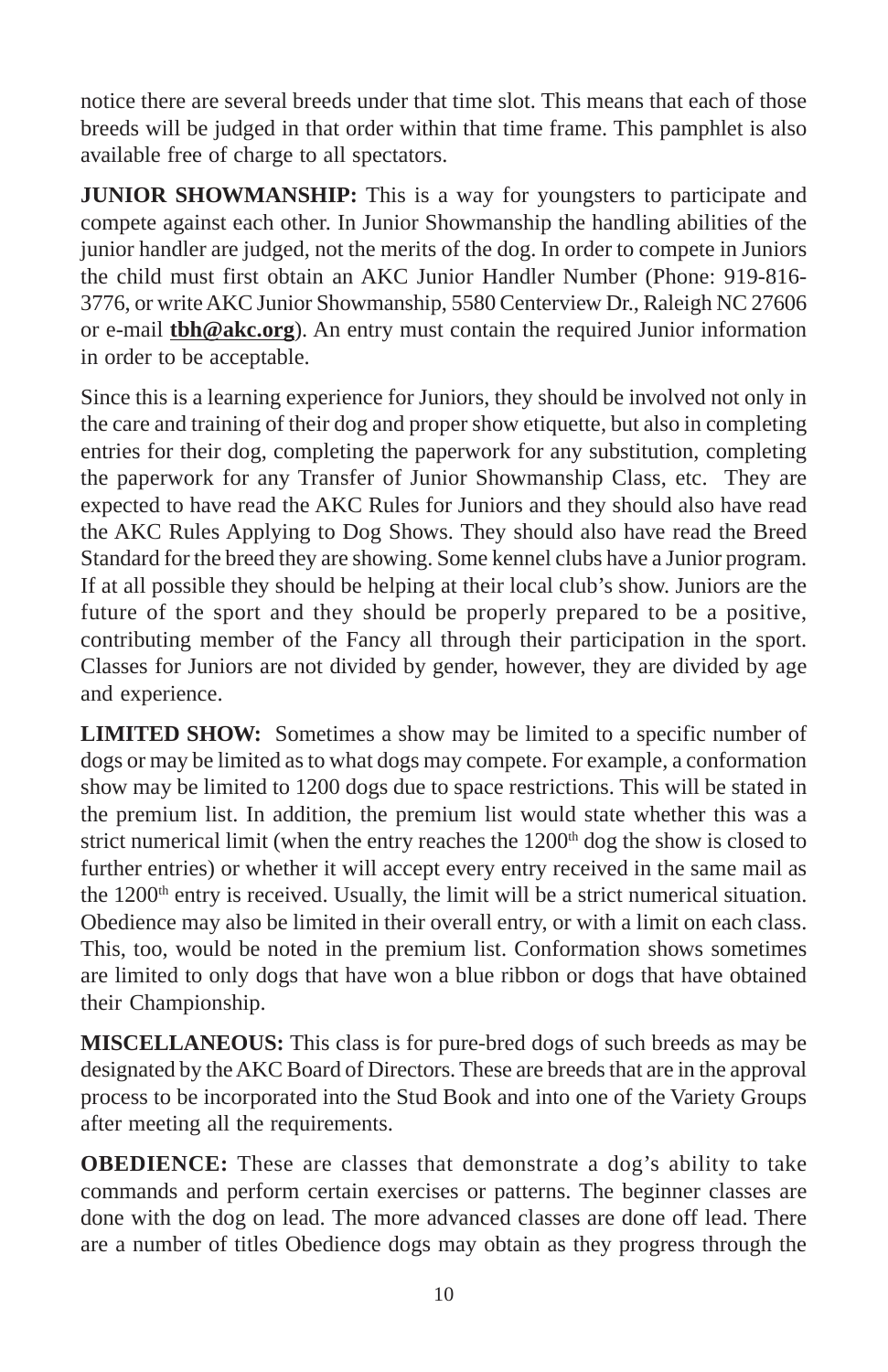classes at each level of experience and training. (See also section on types of events.)

**OPENING DATE:** Some shows do not accept entries prior to a specific date and time. This information is always listed in the club's premium list.

**OWNER:** This is the person who owns the dog being exhibited. Whether there is one owner or four co-owners, all are considered equal owners. There is no such thing as a "primary owner".

PARENT CLUB: The Parent Club for a particular breed has the responsibility for the Breed Standard for that particular breed. The Parent Club would also promote their breed, distribute breed literature, hold their breed's "National" Specialty, maintain various breed statistics, etc.

**POINTS:** In order to become a breed Champion your dog must amass a certain number points. Points are figured on the number of dogs/bitches entered that actually compete on that day and how many you have defeated with your win. There are also requirements for "major" wins under two separate judges. Points are awarded at the Winners level. The point schedule for each division is listed in the show catalog.

**PREMIUM LIST:** This is an advance announcement of the show. It tells you where the show is being held, the date(s), what classes are offered, the club officials, the name of the superintendent or show secretary, the judges, the entry fee, any trophies that will be offered, and any special notices, requirements or rules pertinent to the show. The premium list will also include an entry form for your convenience should you wish to enter.

**RESULTS/MARKINGS:** At each show, somewhere near, or possibly at, the Superintendent's or Show Secretary's table, copies of the judges' sheets with the results of the day's judging are posted so you may check on that day's winners and mark your catalog. If you have won an award you should make the time to check the copy of the judge's sheets for your breed when it is available. You should check to be sure that any award you received that day is marked correctly in the judge's book. If the judge has marked something incorrectly it is much easier to get it corrected when you, your dog and the judge are available. At the same time you check for accuracy you can also determine the number of dogs actually shown and whether you received any points for your efforts that day.

**RING:** The area where you will exhibit your dog. This area is reserved strictly for the actual showing of your dog. It is NOT a practice area. You may see an empty ring during the day. This may not indicate that judging is over for that ring, it may be because the judge is having a lunch break, or it may be a ring that will be used at the time the Groups are to be judged.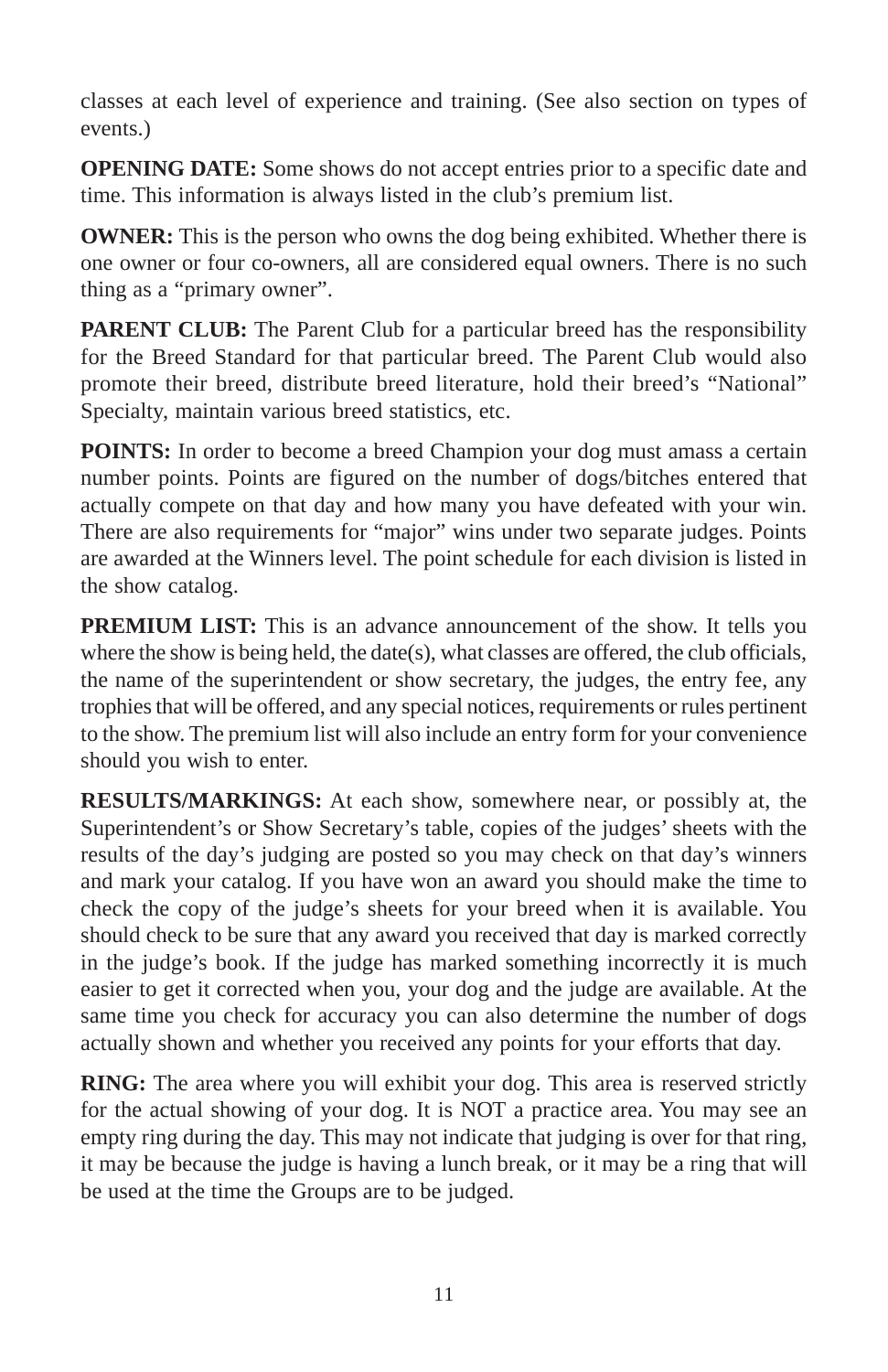**SHOW LAYOUT:** A diagram or map of where rings, grooming, superintendent, club officials, etc. are located. Sometimes clubs will include a layout in their judging schedule and catalog, but it is not required.

**SHOW SECRETARY:** Some clubs do not use a superintending organization. Instead they may have someone (usually one of their members) act as their Show Secretary. This person would then receive entries, process them, etc.

**SIRE:** Your dog's father.

**SPECIAL:** A dog that has met the requirements for a Championship. This refers back to a time when the Best of Breed class was known as "For Specials Only".

**SPECIALTY CLUB:** A Specialty Club is made up of members whose interest is in one breed. For example, a club with a name such as "The Boxer Club of the Lower Peninsula" would have events within their geographic region or area specifically for Boxers. You may hear these local specialty events referred to as "regional" specialties. Oftentimes these clubs host their breed's "National" specialty.

**SUPERINTENDENT:** These individuals/organizations are in business to help clubs produce and manage their events. They are the club's agent in the production of the club's dog show. There were Superintendents and Show Secretaries and shows before the AKC was formed. Superintendents perform a myriad of duties to accomplish their work. They print and mail premium lists, write, print and mail judging schedules, entry acknowledgements, process the show entries, print the show catalogs and produce the armbands and judges books. They keep detailed accounting records for each show. They maintain a mail file. Many make the prize ribbons and rosettes. They also physically attend the show, set-up ring equipment, see that the show runs according to the AKC rules, process the results and forward them to the AKC and file a report on the show. They are licensed by the American Kennel Club.

**TITLE:** There are a number of titles offered in the various AKC events, each indicating the dog's achievement at various levels. Each event has different requirements, and many titles are offered at each level of competition. Titles are noted on the dog in the catalog. Some titles are noted prior to the dog's name and some are listed after the dog's name. You will note that some dogs are multitalented and have a number of titles in different disciplines. For example, a dog may be designated a Dual Champion if it has also achieved the title of Field Champion or Herding Champion in addition to it's Champion of Record status in the breed ring. A dog that has its Dual Championship and its Obedience Trial Championship or Tracking or Agility Championship may be designated as a Triple Champion. This is quite an accomplishment for both the dog and its owner.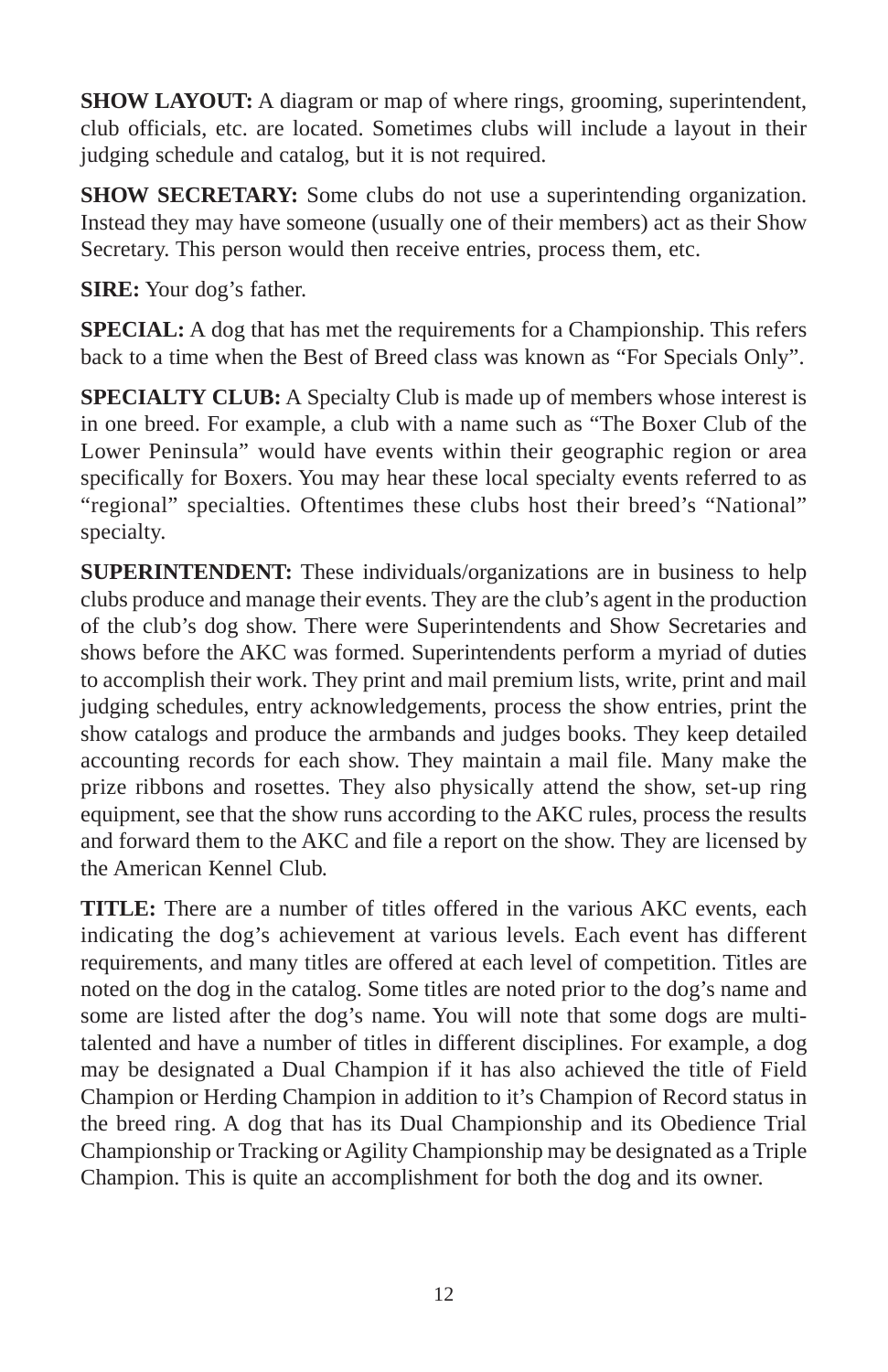**TROPHY TABLE:** Located in the club area, this table has a display of certain trophies offered that day. Usually trophies are awarded in the ring. However, sometimes you will receive a trophy card in the ring at the time you receive your award. The card will usually note the award. Take that card to the trophy table and give it to the person manning it. They may ask you to sign the card at the time they give you the trophy.

**VARIETY GROUP:** Dog breeds are classified by AKC into seven Variety Groups. They are: Sporting, Hound, Working, Terrier, Toy, Non-Sporting and Herding.

**WINNERS:** The first-place winners in each of the regular classes compete for Winners. At the end of the dog classes Winners Dog and Reserve Winners Dog are chosen. At the end of the bitch classes Winners Bitch and Reserve Winners Bitch are chosen. The Winners Dog and Winners Bitch compete in the Best of Breed Competition for that breed at that show and compete against each other to determine the Best of Winners award. Championship points are awarded at the Winners level. If you go Best of Winners or if you go Best of Breed or Best of Opposite Sex from the classes it could affect the number of points you may get. **NOTE:** You should remain ringside after your class is judged. If you were awarded second to the dog or bitch that goes Winners you will need to go back into the ring to compete for Reserve Winners.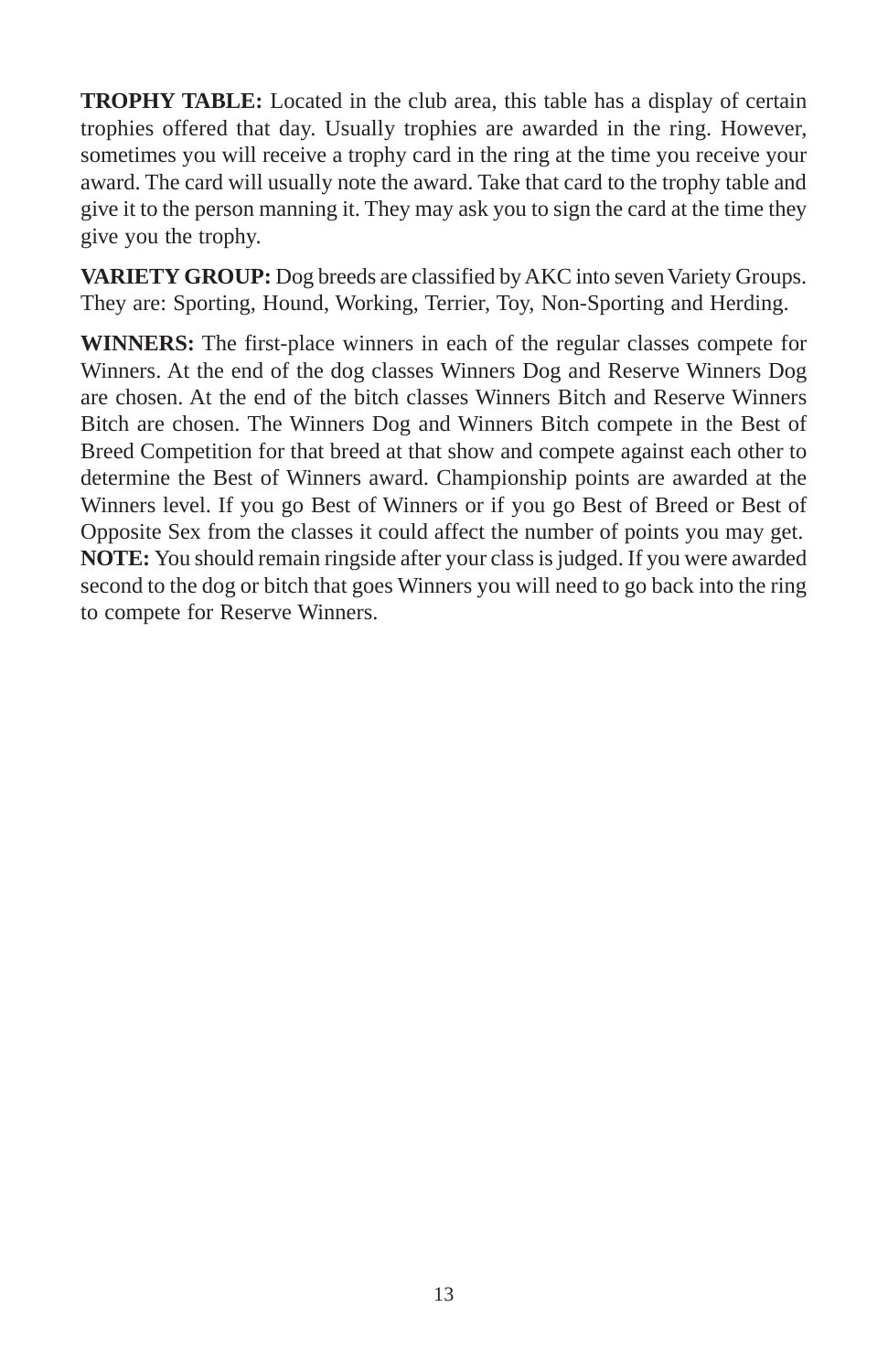# **TYPES OF EVENTS**

**There are many different types of events in which your dog may compete. You may choose one or several. Each event for which your dog may be eligible to compete offers you and your dog new and exciting ways to strengthen the bond between you while having fun. You can get a complete list at www.akc.org or at www.infodog.com by clicking on the "New to Dogs" icon. Here are some of the event types:**

**AGILITY:** This area of the sport is more along the lines of the ultimate game for the handler and dog. The timed trials are easy for spectators to follow and exciting for them to watch. In Agility, a dog follows cues from his handler as he shows his agile nature and versatility making his way through an obstacle course while the timeclock is ticking. The course may have jumps, tunnels, weave poles and other obstacles. There are two types of classes that offer increasing levels of difficulty in earning titles.

**CGC:** The Canine Good Citizenship program awards a certification to dogs that can demonstrate they have good manners at home and in the community through a series of exercises. The two-part program stresses responsible pet ownership for owners and basic good manners for their canine companions. The 10-step CGC Test is a good way to begin your dog's training and it can be a springboard into other AKC events.

**GROUP SHOW:** These are events held for those breeds within a specific Variety Group. For example, all the Working breeds would be eligible within an event held by a Working Group club.

**MATCH SHOW:** There are no points available at these events. Clubs are required to have matches on their way to being approved. These types of matches are run like a point show and demonstrate the club's ability to perform the duties required of a point show. A fun match is simply that: fun. Matches are good practice for you and your dog as well. This is an excellent way for you to understand judging procedure and your dog to be in a show situation. At a match you usually enter your dog that day and get your armband at the entry desk.

**OBEDIENCE TRIAL:** Unlike Conformation show judging, Obedience is somewhat easier for a spectator to follow. In Obedience classes a dog must perform a prescribed set of exercises on which it is scored. A perfect score is 200; points are deducted if the dog errs in his performance. These exercises can easily be translated into day-to-day life with your dog. For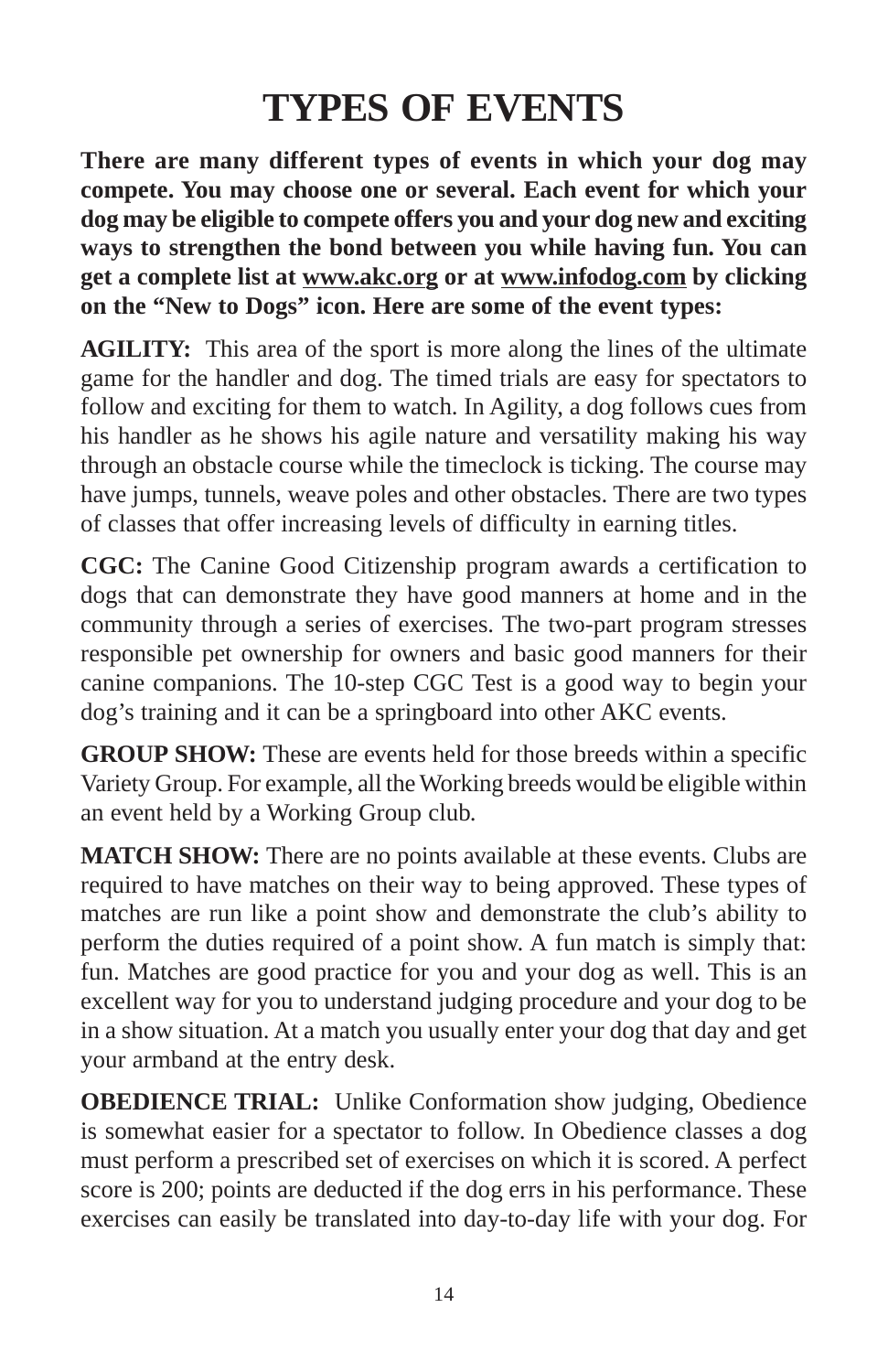example, dogs must heel, both on and off lead, sit, down, stay and come when called. In advanced classes there are more difficult exercises, such as directed jumps and scent discrimination. Obedience dogs may compete for a number of titles at different levels of experience and training.

**POINT SHOW:** These are events at which points toward an AKC Championship may be awarded. Entries for these events must be in the accepting office by a deadline, typically two and one-half weeks prior to the show. At these events you will pick up your armband at the ring where you are to be judged, approximately 10-15 minutes prior to your judging time. You will know your armband number because you will have received a copy of the judging schedule and your dog's ID for the show in the mail prior to show day. Also known as a breed show or conformation show, these are the events in which your dog is judged against the Breed Standard.

**SPECIALTY:** A Specialty event is held for a specific breed. You may have an independent specialty show, you may have an association of specialty clubs or a combined specialty club which would hold events for those designated breeds in their association or group.

**RALLY:** This is Obedience with a twist. The dog and handler must complete a course designed by the Rally judge. There are designated stations that provide instructions regarding the skill to be performed. Scoring is not as stringent as traditional obedience. And, unlike Obedience, handlers may talk to their dogs and encourage their dogs in a variety of ways. Teamwork is the key in Rally.

**TRACKING, FIELD TRIALS, NITE HUNTS, HUNTING TESTS, WATER TESTS OR RACES, EARTHDOG TESTS, HERDING TESTS, LURE COURSING:** These events provide interesting and varied competition for specific breeds to demonstrate their natural abilities in jobs for which they were originally bred and developed. Some of these events may be non-competitive. Go to the AKC's website (**www.akc.org**) for Rules, breed eligibility, requirements, titles, etc.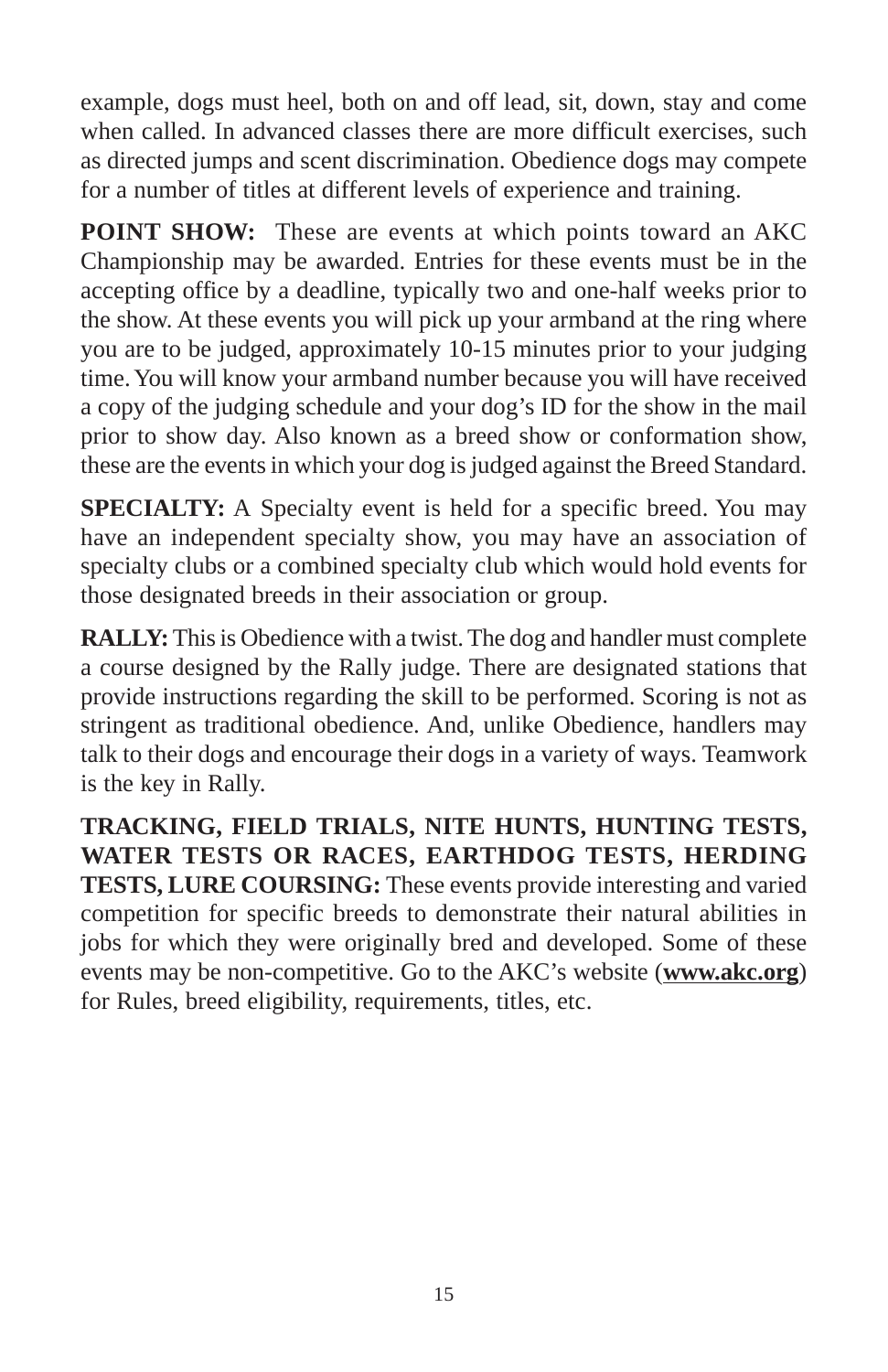### **HOW TO FILL OUT AN ENTRY FORM**

Entering a show requires that you complete an entry form with your dog's information and certain information about yourself. **The entry form consists of two pages (front and back). Without both sides of the entry form it is invalid and unacceptable for entry into a show.** Entry forms are found in each club's premium list (the advance announcement of the show that lists all pertinent information regarding the show). In addition, Superintending organizations have generic forms available at their show offices. The following guidelines should help make the process less intimidating and should help you submit a correctly filled out entry form.



1. If you are using the entry form from the premium list the top portion of the **1** form will contain information regarding the show you are entering. It will have the club name and date, the event number, the location of the event, entry fees, closing date and time and information on where your entry should be submitted.

If you are using a generic entry form, such as the sample above, you need to write in only the proper name of the club and the complete date of the event in the blank space at the top of the form.

2. The breed of your dog goes here. Do not use initials since some breeds have **2** the same initials. And, don't use only part of the breed name because it could be entered incorrectly. For example, if you have an Irish Setter don't put "Irish" alone in the space for the breed, since there are also Irish Wolfhounds and Irish Terriers.

3. If your breed has a Variety, the Variety goes here. For example, Collies have **3** Smooth and Rough Varieties. So, "Collie" would go in the space for the breed and either "Smooth" or "Rough" would go in this space. Cocker Spaniels, Beagles, Dachshunds, Bull Terriers, Fox Terriers, Manchester Terriers,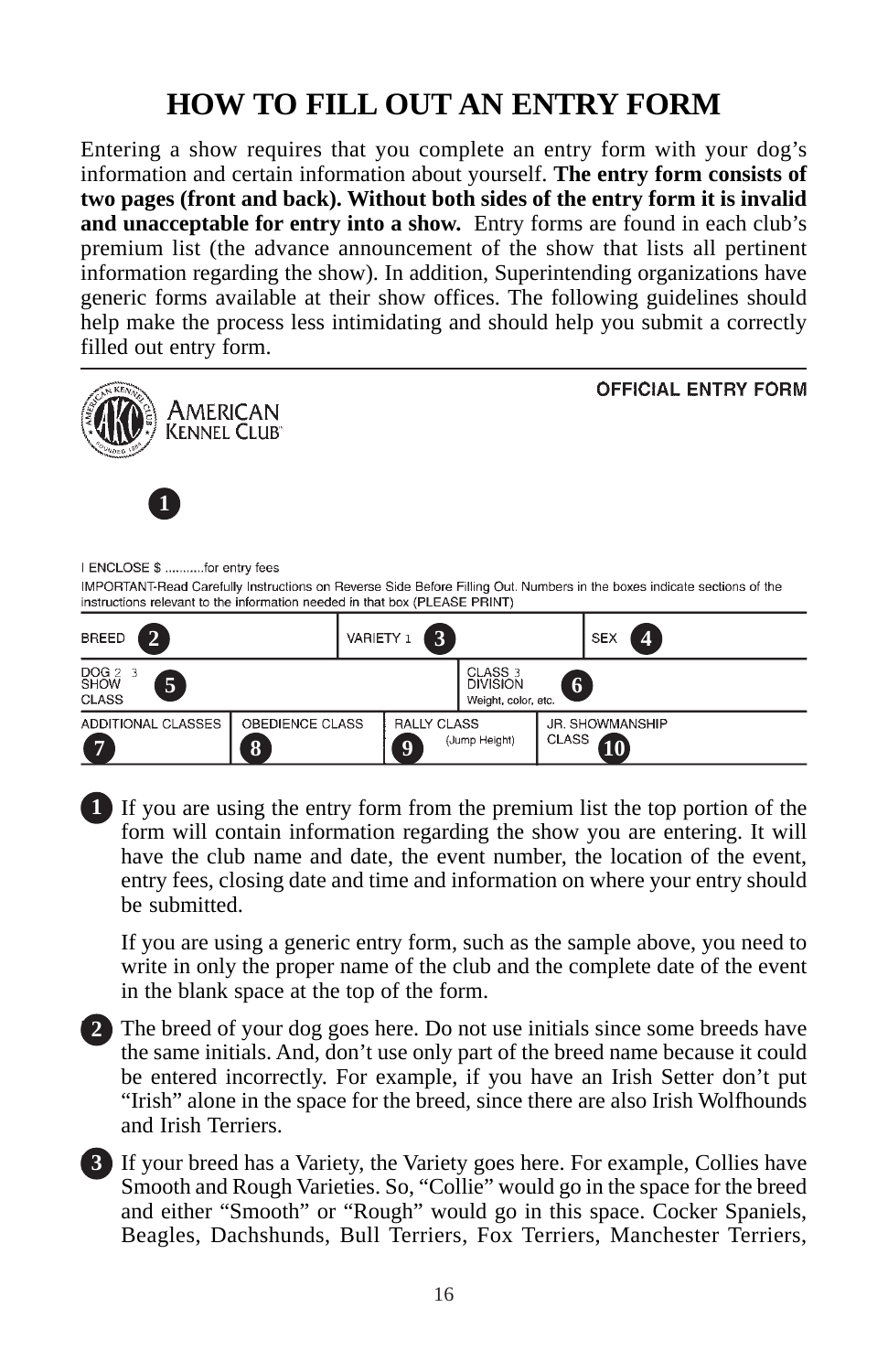Chihuahuas, English Toy Spaniels and Poodles are examples of other breeds that have Varieties.



4. The gender of your dog goes here. **4**

The class you wish to enter goes here. You can find the list of classes offered at the event in the club's premium list, under the heading "Breed Classification". This is where the classes offered for this particular event are published, along with the breeds acceptable for the event, any class divisions and the judges who will be officiating.

6. Certain classes are divided by age, weight, coat or color and if that information **6** is not provided on your entry form your entry wouldn't be acceptable. This is where that information goes. For example, if you are entering a show where the Puppy Classes are divided you would put "Puppy" in the space for the Dog Show Class and the age division, " $6-9$ " or " $9-12$ " in this space. If you have a breed that will have the Open Class divided by color you would put "Open" in the space for the Class and you would put your dog's offered color division in this space. For example, if you have a Great Dane in the Open Class you would put the color of your dog (Black, Blue, Brindle, Fawn, Harlequin or Mantle) in this space.

7. If you are entering more than one conformation class, this is where the **7** additional class goes. For example, if the club is offering a Sweepstakes class that you want to enter in addition to your regular class this is where you would put "Sweepstakes" along with the age division. If the club is offering a Sweepstakes it will be listed in the Breed Classification area of the premium list and the requirements for the Sweepstakes, the age divisions and fee would usually be listed with the breed prizes.

8. If you are entering Obedience this is where you would put the class (usually **8** Novice, Open, or Utility) you are entering. Do not forget to designate whether you are entering "A" or "B". If you are entering the Novice A obedience class and you put "Novice" but not the "A" the entry would be unacceptable. These are separate classes and if you don't designate which one you want to enter the Superintendent or Show Secretary will not know in which class you should be entered and would have to return the entry.

9. If you are entering Rally, this is where you would put the class (Rally Novice, **9** Rally Advanced, Rally Excellent) you are entering. Do not forget to designate whether you are in "A" or "B". And, remember, some Rally classes require you to list your dog's jump height. As noted above, if you do not designate "A" or "B" the Superintendent or Show Secretary would not be able to accept your entry.

10. If you are entering your child in Junior Showmanship, this is where the class **10**information (usually "Novice" or "Open") goes. Again, along with the class, you must designate whether the child is "Junior," "Intermediate," or "Senior". The requirements for the classes are found in the club's premium list under a heading for Junior Showmanship.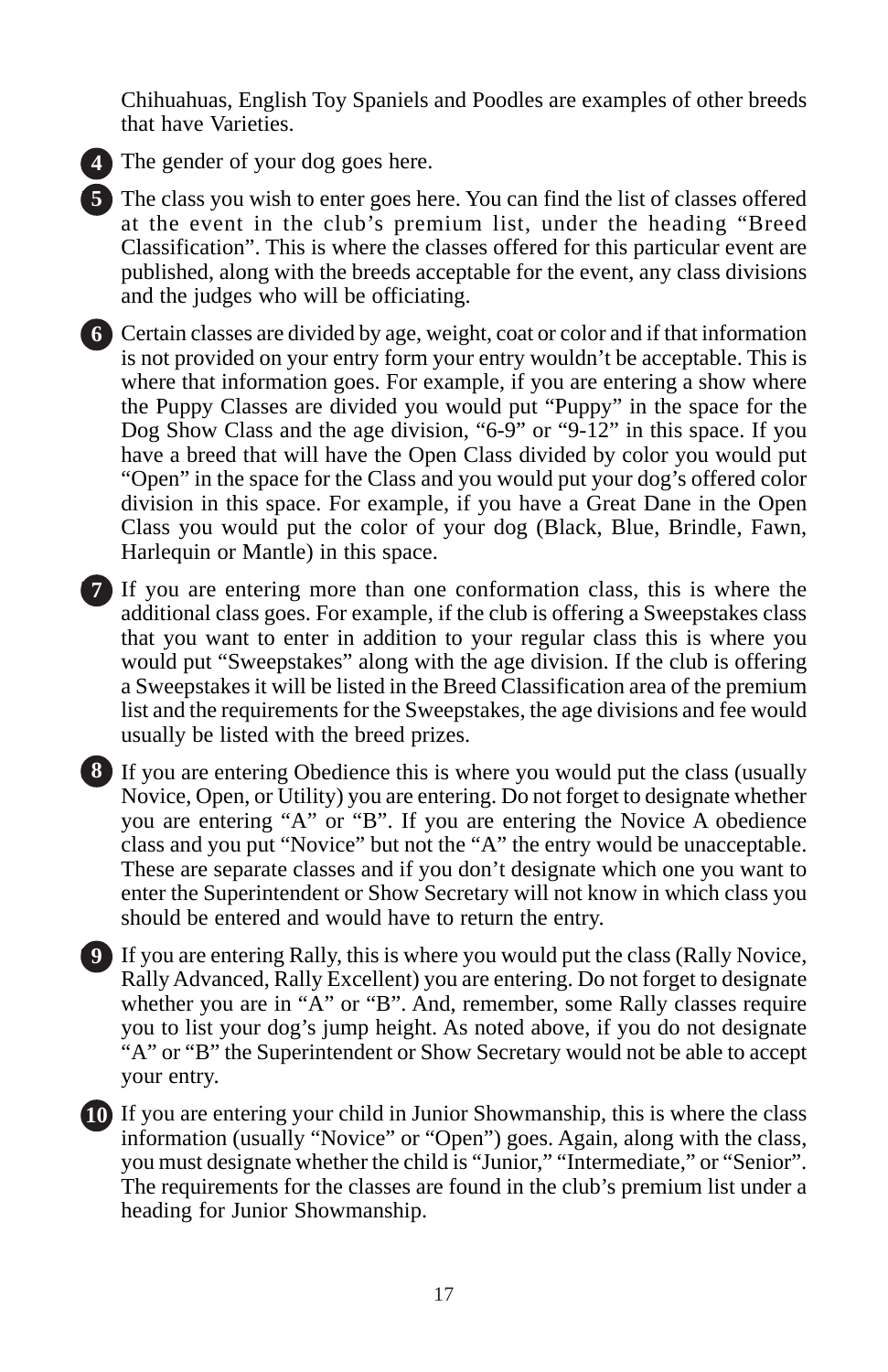| NAME OF (See Back)<br>⑪<br>JUNIOR HANDLER (if any)                                      | JR. HANDLER<br>$\mathbf{D}$<br><b>NUMBER</b>                       |
|-----------------------------------------------------------------------------------------|--------------------------------------------------------------------|
| <b>FULL</b><br>$\overline{13}$<br><b>NAME</b><br>OF DOG                                 |                                                                    |
| Enter number here<br>AKC® REG NO.<br>П.<br>AKC LITTER NO.<br>П.<br>14<br>$\Box$ ILP NO. | DATE OF<br>Œ<br><b>BIRTH</b>                                       |
| <b>EXECUTE IN THE REG NO &amp; COUNTRY</b>                                              | □ Canada □ Foreign<br>PLACE OF<br>$\Box$ USA<br>16<br><b>BIRTH</b> |
| (17)<br><b>BREEDER</b>                                                                  |                                                                    |
| <b>18</b><br><b>SIRE</b>                                                                |                                                                    |
| 19<br><b>DAM</b>                                                                        |                                                                    |

**11** The name of the Junior Handler goes here.

12. The Junior Handler Number goes here. This is a number that must be obtained **12** from AKC prior to the child entering a show. This number must be included on the entry form or it cannot be accepted. Each premium list contains information regarding obtaining a Junior Handler Number.



13. The Name of your dog **as it appears on your registration form** goes in this **13** space. If your individual registration is in process at AKC put the name you applied for on your registration papers and in the margin put "In Process." An incorrect or incomplete name could lead to problems with your dog's show record or having an award disallowed. Most of the information you need to complete an entry form is on your dog's registration slip.

14. If you have received your permanent registration from AKC, check the top **14** box in this space and write the number in the space to the right. If you have not received your permanent registration number yet and will be entering under the dog's litter registration number, check the second box, etc. An AKC registration number consists of two letters and eight numbers. The entire number must be included in this space. If your dog is being shown under an acceptable Foreign Registration Number you should checkmark that box and you must note the country from which this registration was issued. An incomplete number or an incorrect number could lead to problems with respect to your dog's show record or could lead to an award being disallowed.

15. Your dog's birthday goes here: Month, Date and Year. **15**

**16** Checkmark the box that indicates where your dog was born.

17. List the name(s) of the breeder(s) of your dog in this space. The breeders are **17** the owners of your dog's dam (mother) at the time of the breeding which resulted in your puppy's litter. This information also appears on your registration slip. They are all equal in AKC's eyes.



19. List the Dam (mother) of your dog here. **19**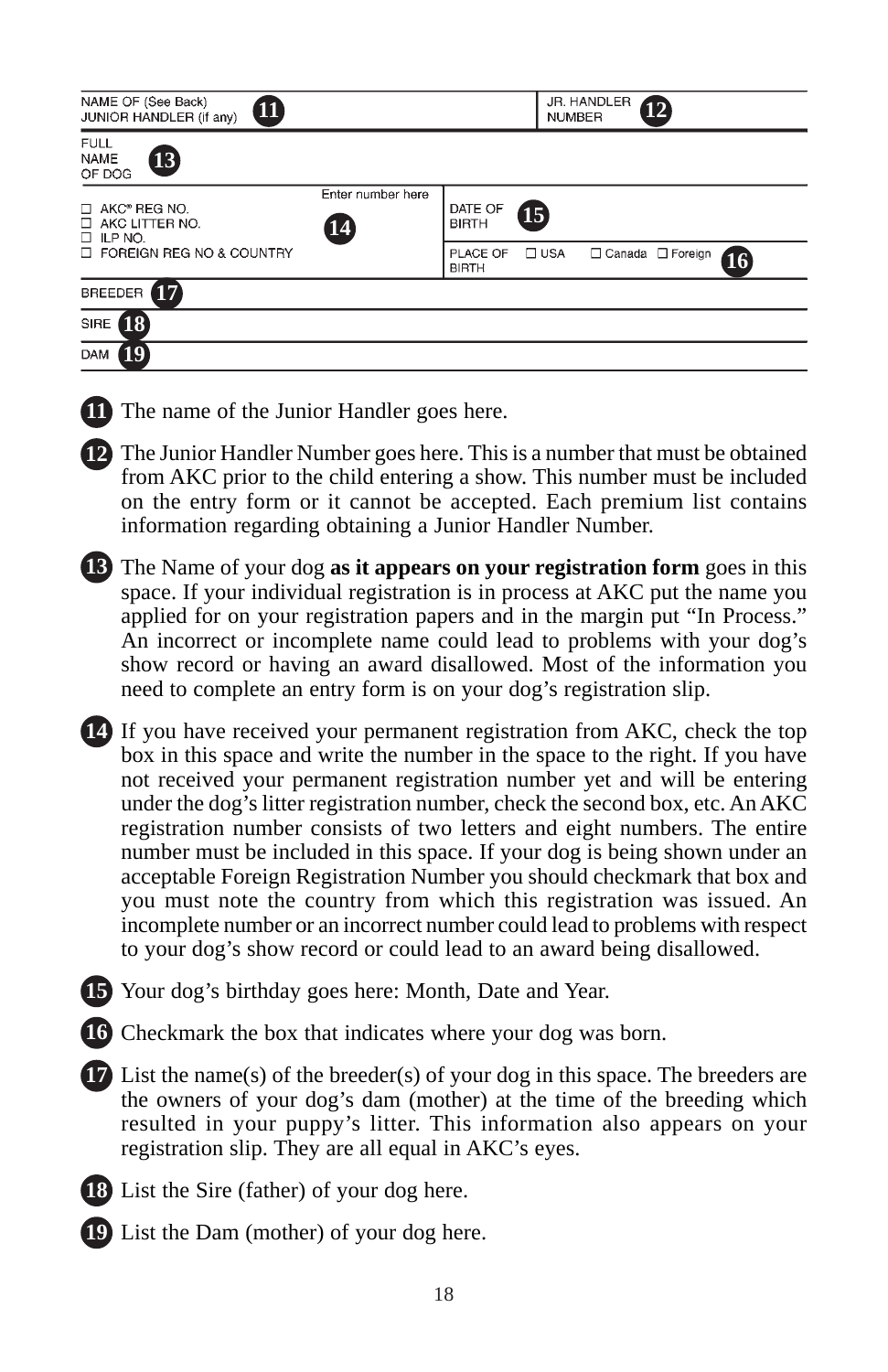|             | <b>ACTUAL OWNER(S)</b>                                                | (Please Print)                                                                                                                                                                                                                                                                                                                                                                                                                                                                                                                                                                                                                                                                                                                                                                                                                                                                                                           |                                                         |
|-------------|-----------------------------------------------------------------------|--------------------------------------------------------------------------------------------------------------------------------------------------------------------------------------------------------------------------------------------------------------------------------------------------------------------------------------------------------------------------------------------------------------------------------------------------------------------------------------------------------------------------------------------------------------------------------------------------------------------------------------------------------------------------------------------------------------------------------------------------------------------------------------------------------------------------------------------------------------------------------------------------------------------------|---------------------------------------------------------|
|             | <b>OWNER'S ADDRESS</b>                                                |                                                                                                                                                                                                                                                                                                                                                                                                                                                                                                                                                                                                                                                                                                                                                                                                                                                                                                                          |                                                         |
| <b>CITY</b> |                                                                       | <b>STATE</b>                                                                                                                                                                                                                                                                                                                                                                                                                                                                                                                                                                                                                                                                                                                                                                                                                                                                                                             | ZIP                                                     |
|             | NAME OF OWNER'S AGENT<br>23<br>(IF ANY) AT THE SHOW                   |                                                                                                                                                                                                                                                                                                                                                                                                                                                                                                                                                                                                                                                                                                                                                                                                                                                                                                                          |                                                         |
|             |                                                                       | l CERTIFY that I am the actual owner of the dog, or that I am the duly authorized agent of the actual owner whose name I have entered<br>above. In consideration of the acceptance of this entry, I (we) agree to abide by the rules and regulations of The American Kennel<br>Club in effect at the time of this event, and by any additional rules and regulations appearing in the premium list for this event, and<br>further agree to be bound by the "Agreement" printed on the reverse side of this entry form. I (we) certify and represent that the dog<br>entered is not a hazard to persons or other dogs. This entry is submitted for acceptance on the foregoing representation and<br>Agreement. I (we) agree to conduct myself (ourselves) in accordance with all such Rules and Regulations (including all provisions<br>applying to discipline) and to abide by any decisions made in accord with them. |                                                         |
|             | SIGNATURE of owner or his agent<br>duly authorized to make this entry |                                                                                                                                                                                                                                                                                                                                                                                                                                                                                                                                                                                                                                                                                                                                                                                                                                                                                                                          |                                                         |
|             | $\sqrt{25}$<br>TELEPHONE#                                             |                                                                                                                                                                                                                                                                                                                                                                                                                                                                                                                                                                                                                                                                                                                                                                                                                                                                                                                          | $26$ Ocheck here if this is the Exhibitor's First Show. |
|             |                                                                       | E-MAIL Address (An acknowledgment or receipt of entry may be sent to this e-mail address):                                                                                                                                                                                                                                                                                                                                                                                                                                                                                                                                                                                                                                                                                                                                                                                                                               |                                                         |
|             |                                                                       |                                                                                                                                                                                                                                                                                                                                                                                                                                                                                                                                                                                                                                                                                                                                                                                                                                                                                                                          |                                                         |
|             |                                                                       | 20 List the actual owner(s) of your dog here. All owners must be listed. If your<br>dog has multiple owners you should understand that AKC considers all owners<br>on a dog equal. There is no such thing as a "primary" owner.                                                                                                                                                                                                                                                                                                                                                                                                                                                                                                                                                                                                                                                                                          |                                                         |
|             |                                                                       | 21 List your address here. If your dog has multiple owners, only one address may be<br>$\&$ listed. This is the address to which your entry confirmation will be sent. This is<br>also the address that the club's Superintending organization will add to their<br>mailing list so that you will start receiving premium lists in the mail.                                                                                                                                                                                                                                                                                                                                                                                                                                                                                                                                                                             |                                                         |
|             |                                                                       | 23 If you are using the services of a Professional Handler you should list the name<br>here. If your handler has an Agent # issued through the Superintending<br>organization, the Professional Handlers Association, the Dog Handlers Guild or<br>the AKC you must list the number in order for your handler to receive separate<br>confirmation information regarding your dog for this particular event. If the Agent<br># is not included your handler will not receive this information. You cannot be<br>an Agent on a dog you own or co-own, except AKC Registered Handlers<br>may be listed as an Agent on a dog they own or co-own.                                                                                                                                                                                                                                                                             |                                                         |
|             |                                                                       | Your signature is required in this space. When you sign the entry form you<br>are agreeing to the certification statement made just above the signature line<br>and to the Agreement on the reverse side of the entry form. An unsigned<br>entry form is not valid and cannot be accepted.                                                                                                                                                                                                                                                                                                                                                                                                                                                                                                                                                                                                                               |                                                         |
|             |                                                                       | You should put your daytime phone number here. If there is a problem with your<br>entry the Superintendent may attempt to contact you. Although they are not<br>required to do so, if they find the error early enough in the process they may try<br>to resolve the problem with you so they don't have to return the entry. There are<br>deadlines to which they must adhere so there may be times when they have no<br>choice but to return your entry because of missing information.                                                                                                                                                                                                                                                                                                                                                                                                                                |                                                         |
|             |                                                                       | 26 Check this box if this is YOUR first show. If you have not shown a dog before<br>you should come to the Superintendent's office for newcomer information or to<br>obtain information on whether a newcomer's orientation is being held that day.                                                                                                                                                                                                                                                                                                                                                                                                                                                                                                                                                                                                                                                                      |                                                         |
|             | to try to resolve the problem.                                        | 27 List your e-mail address here. If you have more than one e-mail address, list<br>the one that you use or check most often. Again, if there is a problem with<br>your entry, the Superintendent will attempt to e-mail you before telephoning,                                                                                                                                                                                                                                                                                                                                                                                                                                                                                                                                                                                                                                                                         |                                                         |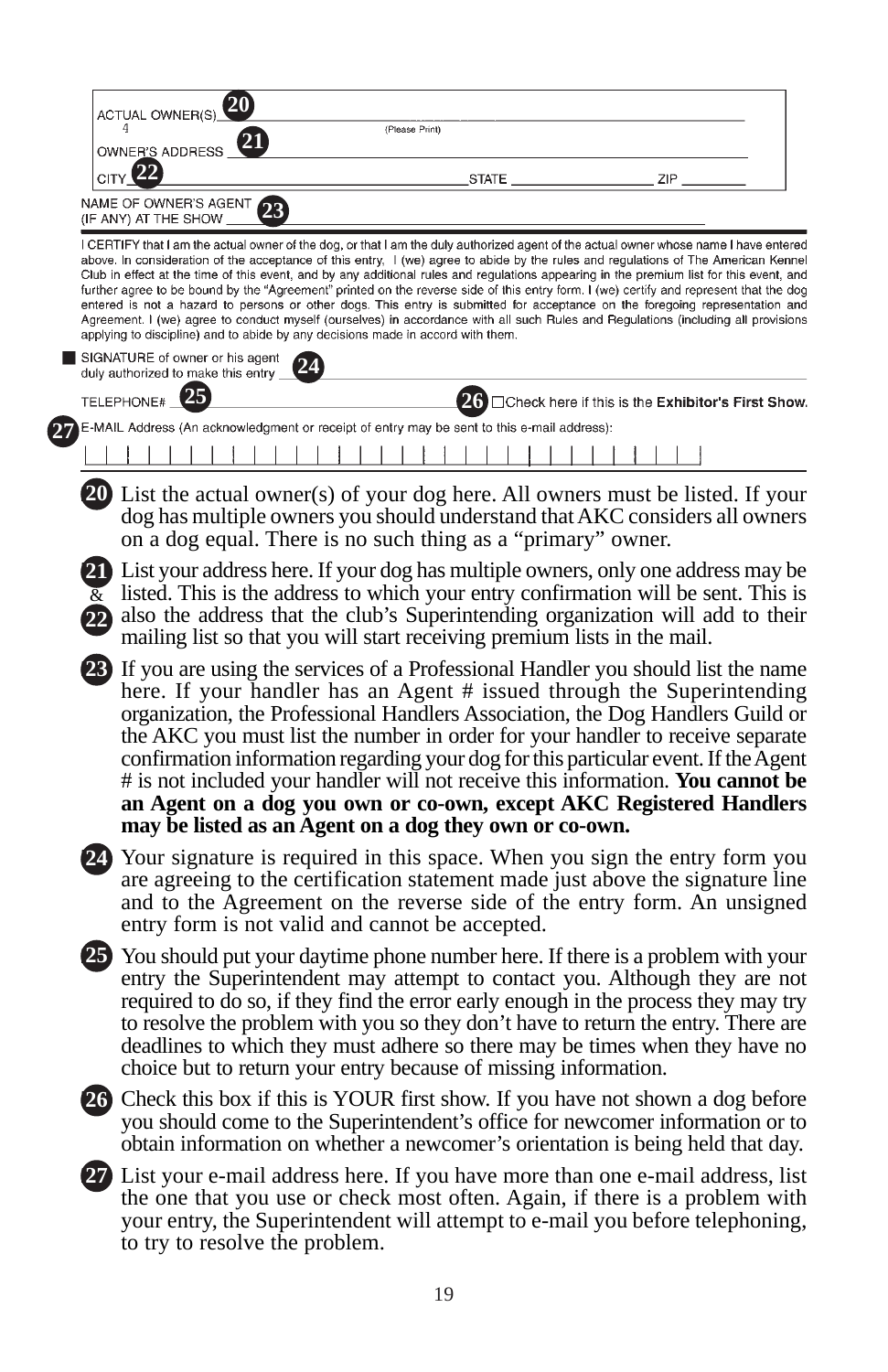AKC Rules, Regulations, Policies and Guidelines are available on the American Kennel Club Web site, www.akc.org



**28 AGREEMENT**<br>I (we) agree that the club holding this event has the right to refuse this entry for cause which the club shall deem sufficient. In consideration of the acceptance of this entry and of the holding of this event and of the opportunity to have the dog judged and to win prizes, ribbons, or trophies, I (we) agree to hold the AKC, the event-giving club, their members, directors, governors, officers, agents, superintendents or event secretary and the owner and/or lessor of the premises and any provider of services that are necessary to hold this event and any employees or volunteers of the aforementioned parties, and any AKC approved judge, judging at this event, harmless from any claim for loss or injury which may be alleged to have been caused directly or indirectly to any person or thing by the act of this dog while in or about the event premises or grounds or near any entrance thereto, and I (we) personally assume all responsibility and liability for any such claim; and I (we) further agree to hold the aforementioned parties harmless from any claim for loss, injury or damage to this dog.

Additionally, I (we) hereby assume the sole responsibility for and agree to indemnify, defend and save the aforementioned parties harmless from any and all loss and expense (including legal fees) by reason of the liability imposed by law upon any of the aforementioned parties for damage because of bodily injuries, including death at any time resulting therefrom. sustained by any person or persons, including myself (ourselves), or on account of damage to property, arising out of or in consequence of my (our) participation in this event, however such, injuries, death or property damage may be caused, and whether or not the same may have been caused or may be alleged to have been caused by the negligence of the aforementioned parties or any of their employees, agents, or any other persons. I (WE) AGREE THAT ANY CAUSE OF ACTION, CONTROVERSY OR CLAIM ARISING OUT OF OR RELATED TO THE ENTRY, EXHIBITION OR ATTENDANCE AT THE EVENT BETWEEN THE AKC AND THE EVENT-GIVING CLUB (UNLESS OTHERWISE STATED IN ITS PREMIUM LIST) AND MYSELF (OURSELVES) OR AS TO THE CONSTRUCTION, INTERPRETATION AND EFFECT OF THIS AGREEMENT SHALL BE SETTLED BY ARBITRATION PURSUANT TO THE APPLICABLE RULES OF THE AMERICAN ARBITRATION ASSOCIATION. HOWEVER, PRIOR TO ARBITRATION ALL APPLICABLE AKC BYLAWS, RULES, REGULATIONS AND PROCEDURES MUST FIRST BE FOLLOWED AS SET FORTH IN THE AKC CHARTER AND BYLAWS, RULES, REGULA-TIONS, PUBLISHED POLICIES AND GUIDELINES.

#### **INSTRUCTIONS**

1. (Variety) if you are entering a dog of breed in which there are varieties for show purposes, please designate the particular variety you are entering, i.e., Cocker Spaniel (solid color black, ASCOB, parti-color), Beagles (not exceeding 13 in., over 13 in. but not exceeding 15 in.), Dachshunds (longhaired, smooth, wirehaired), Collies (rough, smooth), Bull Terriers (colored, white), Manchester Terriers (standard, toy), Chihuahuas (smooth coat, long coat), English Toy Spaniels (King Charles and Ruby, Blenheim and Prince Charles), Poodles (toy, miniature, standard).

2. The following categories of dogs may be entered and shown in Best of Breed competition: Dogs that are Champions of Record and dogs which, according to their owners' records, have completed the requirements for a championship, but whose championships are unconfirmed. The showing of unconfirmed Champions in Best of Breed competition is limited to a period of 90 days from the date of the show where the dog completed the requirements for a championship.

 $\mathcal{R}$ (Event Class) Consult the classification in this premium list. If the event class in which you are entering your dog is divided, then, in addition to designating the class, specify the particular division of the class in which you are entering your dog, i.e, age division, color division, weight division.

 $4<sup>1</sup>$ A dog must be entered in the name of the person who actually owned it at the time entries for an event closed. If a registered dog has been acquired by a new owner it must be entered in the name of its new owner in any event for which entries closed after the date of acquirement, regardless of whether the new owner has received the registration certificate indicating that the dog is recorded in his name. State on entry form whether transfer application has been mailed to the AKC. (For complete rules, refer to Chapter 11, Section 3.)

|                                                                                                                  |                                                                                 | By signing the entry form I (we) certify that the Junior Showman does not now, and will not at any time, act as an |
|------------------------------------------------------------------------------------------------------------------|---------------------------------------------------------------------------------|--------------------------------------------------------------------------------------------------------------------|
|                                                                                                                  |                                                                                 | agent/handler_for pay while continuing to compete in Junior Showmanship.                                           |
|                                                                                                                  |                                                                                 |                                                                                                                    |
| The above number MUST be included. Should you not have your Junior Handler number, this may be obtained from the |                                                                                 | American Kennel Club, Phone: (919) 816-3776.                                                                       |
|                                                                                                                  |                                                                                 | <b>III</b> AKC JUNIOR HANDLER NUMBER                                                                               |
| $\mathbf{v}$<br>JR'S DATE OF BIRTH.                                                                              |                                                                                 | JUNIOR SHOWMANSHIP                                                                                                 |
|                                                                                                                  | If this entry is for Junior Showmanship, please give the following information: |                                                                                                                    |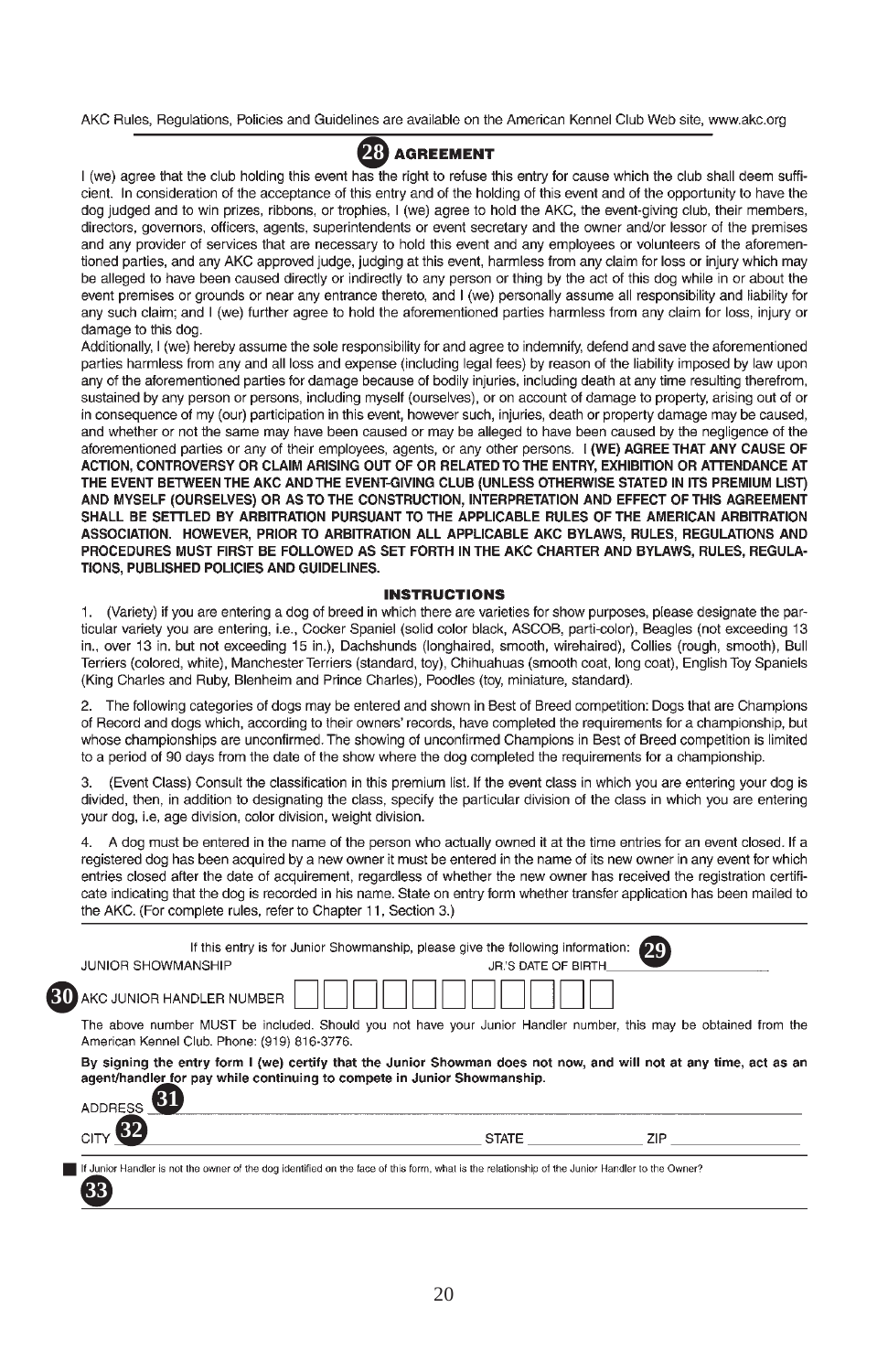28. On the reverse side of the entry form is an Agreement which you acknowledge **28**and agree to abide by when you sign the front side of the entry form. Without this page an entry is incomplete and cannot be accepted.







The address of the Junior Handler goes in these spaces.

33. If the Junior Handler is not the owner of the dog entered you must list the **33** relationship of the Junior Handler to the owner in this space. A Junior's dog must be owned or co-owned by the Junior or the Junior's father, mother, brother, sister, uncle, aunt, grandfather or grandmother, including the corresponding step and half relations.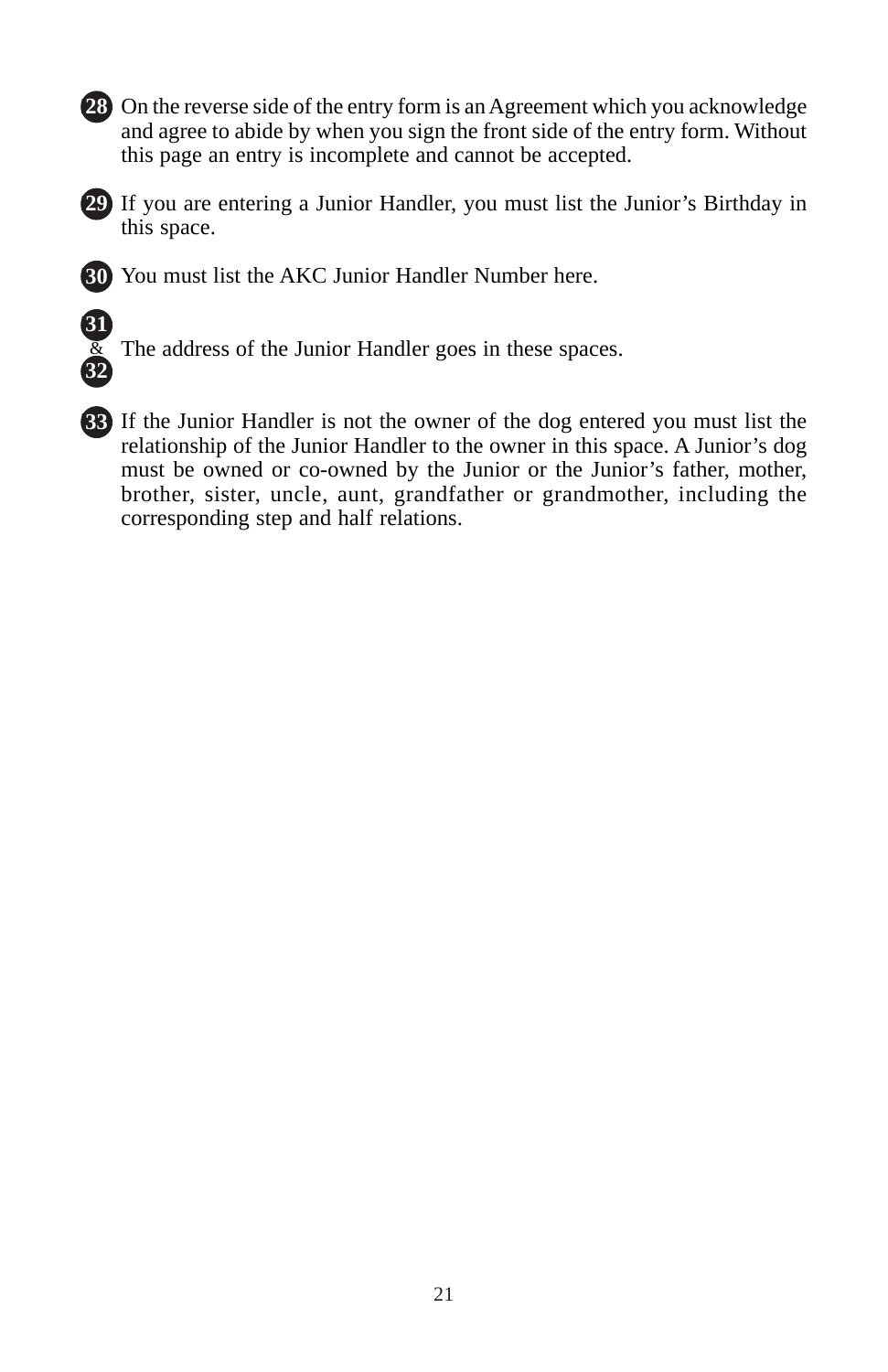## **THE DUTIES AND RESPONSIBILITIES OF AKC LICENSED SUPERINTENDENTS**

- 1. To promote and defend the Sport of Showing Pure Bred Dogs as defined by the CONSTITUTION AND BY LAWS OF THE AMERICAN KENNEL CLUB.
- 2. To recognize the Rules and Regulations of the AKC to form Dog Clubs and to hold shows under those Rules of membership and/or licensing or sanctioning agreements.
- 3. To adhere to and abide by all Rules pertaining to Superintendents.
- 4. To enforce all Rules Applying to Dog Shows.
- 5. To assist Clubs, through contractual agreements, in preparing for and holding shows under AKC Rules.
- 6. To assist Clubs in site inspection and layout when requested.
- 7. To prepare and mail Premium Lists per the contract agreement.
- 8. To act as the agent of the Club, to receive, process and account for entries and their fees, bad checks, due notices, entry changes/corrections prior to closing, etc.
- 9. As trustee of the Club's income from entry fees to protect large sums of money either by bond or other acceptable means.
- 10. To prepare acknowledgements of entry for all entered exhibitors.
- 11. To prepare and mail Judging Programs and acknowledgements to all entered exhibitors and appropriate Club personnel.
- 12. To typeset and prepare Club advertising for the show catalog.
- 13. To compute all prize monies offered in the premium list.
- 14. To prepare and process for printing show catalogs listing the individual dogs entered, ads and other required information.
- 15. To prepare judges' books listing dogs to be judged.
- 16. To prepare appropriate armbands for exhibitors.
- 17. To furnish all appropriate ribbons for dogs judged.
- 18. To furnish all equipment necessary for the operation of the show; benching when required.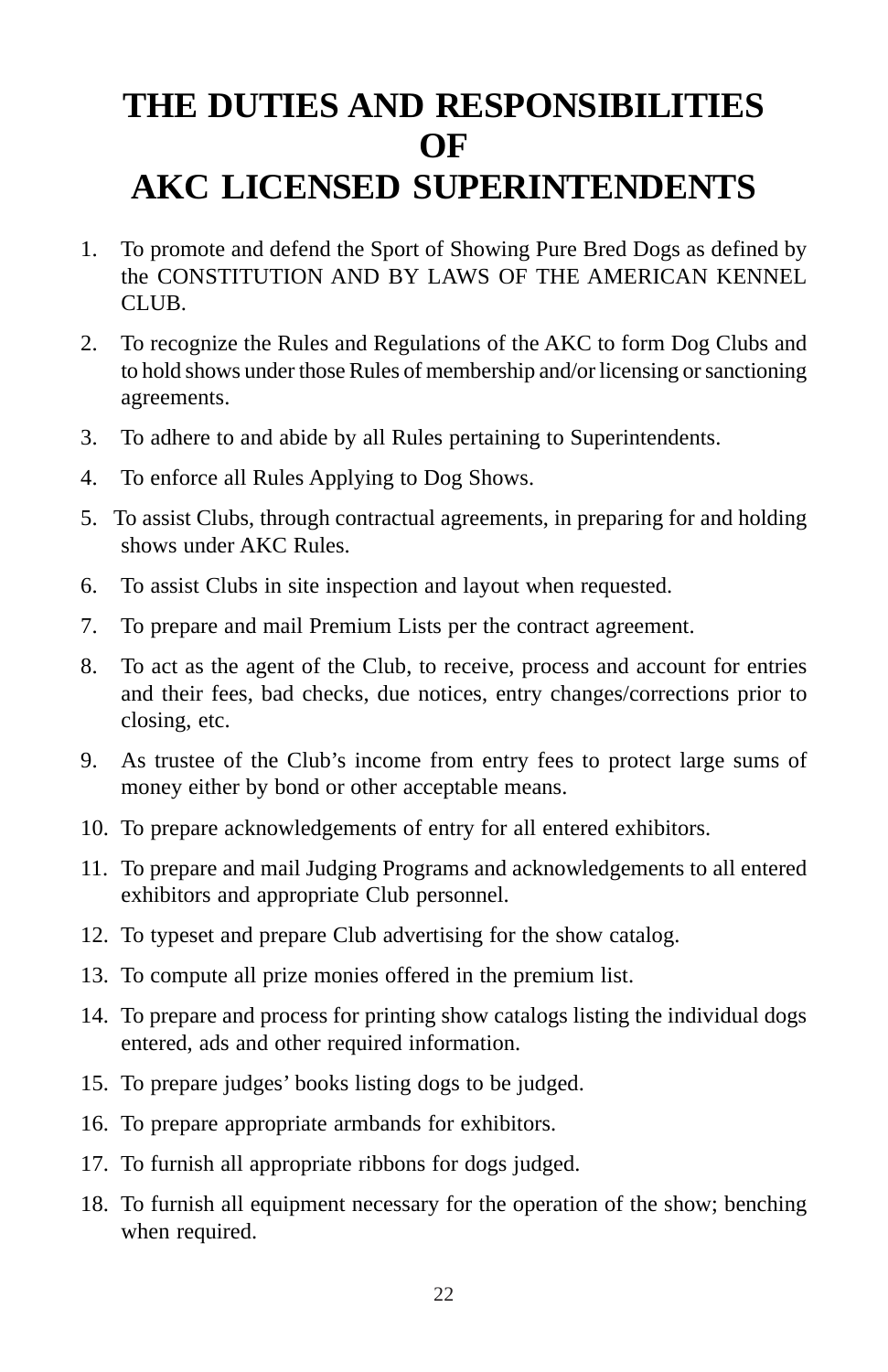- 19. To provide sufficient management by licensed superintendents and assistants for the set-up and running of the show.
- 20. To furnish stewards' books with listings of dogs to assist judges.
- 21. To furnish the Club with a copy of the official results of their show.
- 22. Tabulating the official results of the judging and forwarding those results and official reports to the AKC within time and method required under the Rules.
- 23. To remove all Superintendent's show equipment after the show.
- 24. To provide a complete itemized accounting of the funds and other charges to the Club, along with a check or invoice, on the day of the show or within a reasonable time after the show.
- 25. To carry adequate insurance covering liability or property damage and be able to furnish the Club with proof of this coverage.
- 26. To generally assist and advise the Club in all matters pertaining to their show and their responsibilities.

# **DOG SHOW SUPERINTENDENTS ASSOCIATION CODE OF ETHICS**

- To promote the Sport of Pure-Bred Dogs
- To conduct Business in a manner displaying the highest degree of Professional and Ethical behavior bringing credit to the Profession and the Association.
- To diligently and honestly pursue the client' legitimate objectives.
- To behave in a manner consistent with the stated goals of his/her organization or employer and the Association.
- To provide fair treatment to all exhibitors.
- To handle all financial obligations in a fair, equitable and timely manner.
- To uniformly enforce AKC Rules, Regulations and Policies.
- To adhere to and abide by all Rules pertaining to Superintendents.
- To adhere to and abide by all By Laws, Operating Rules and such precepts as incorporated into the Association.